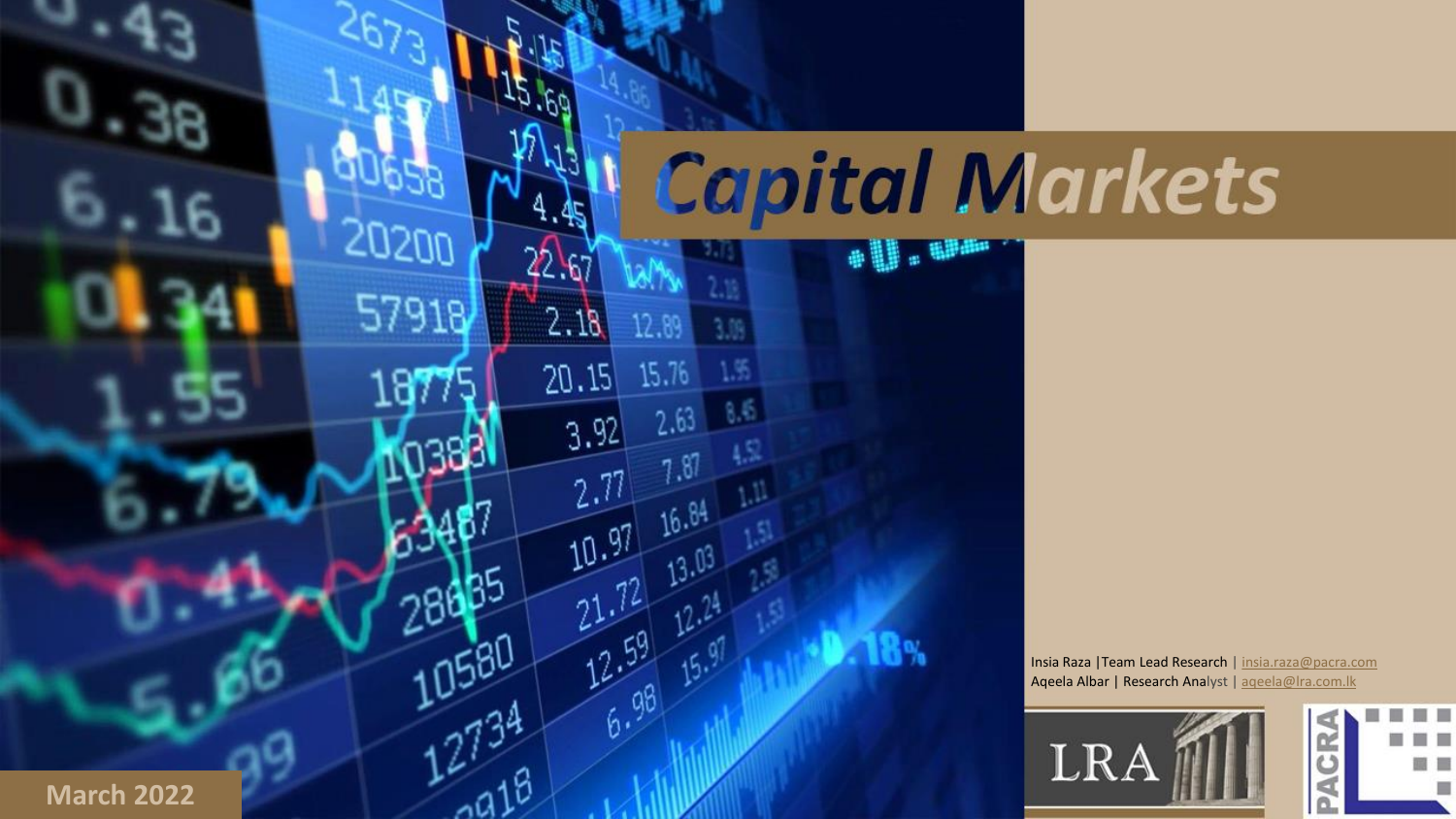

# *Table of Contents*

| <b>Global Industry</b>               | $\overline{3}$ | Net asset values            | 21 |
|--------------------------------------|----------------|-----------------------------|----|
| A snapshot of the Sri Lankan economy | $\sqrt{5}$     | <b>Yield curves</b>         | 23 |
| Stock market performance             | 6              | <b>Regulatory framework</b> | 24 |
| Debt market                          | 8 <sup>°</sup> | <b>Primary Dealers</b>      | 25 |
| <b>Mutual funds - categories</b>     | 15             | <b>Outlook</b>              | 27 |
| Unit trust managing companies        |                |                             |    |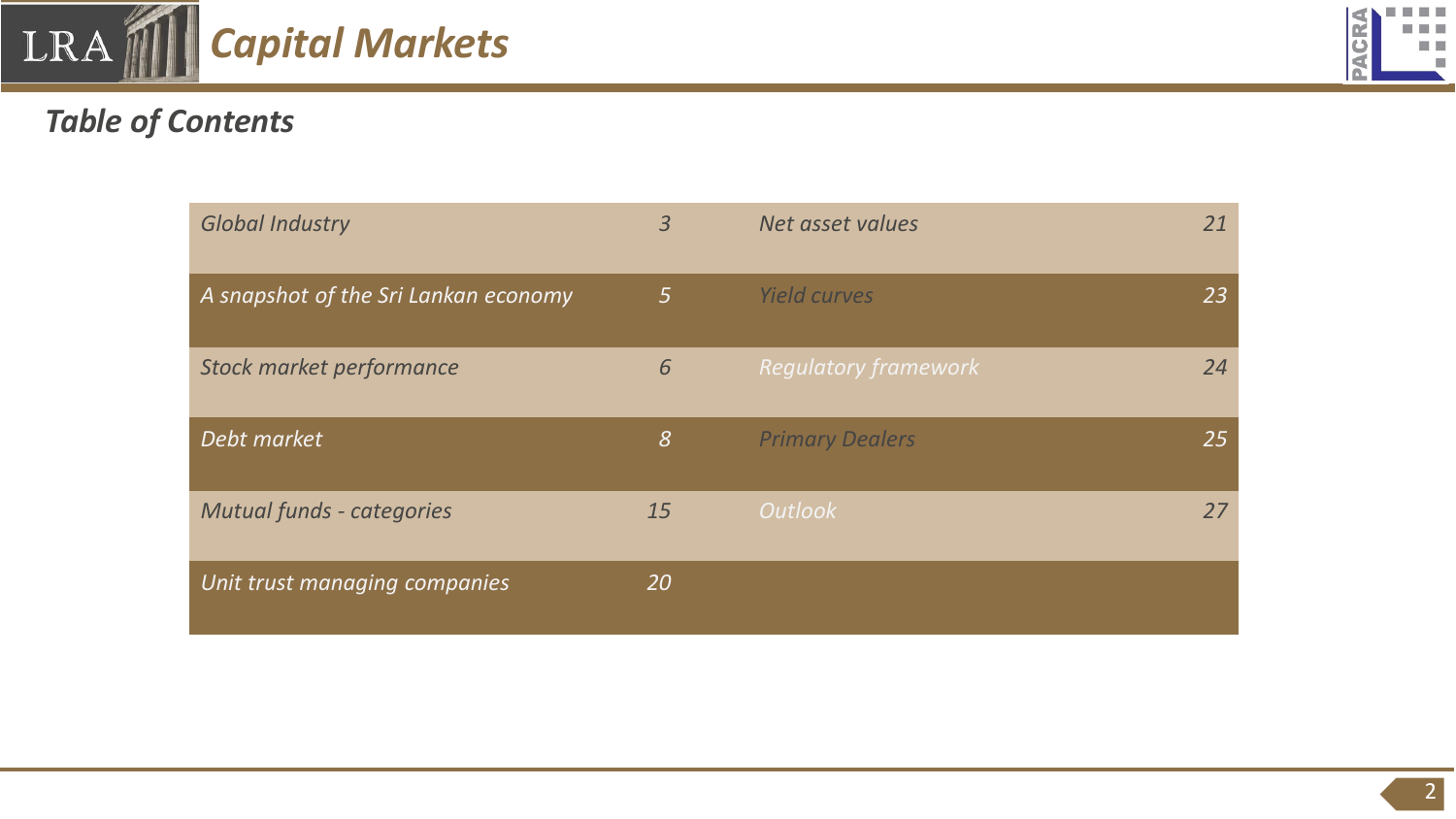

# *Global Industry*

- The global asset management industry is USD 103tn strong (CY20), and is forecasted to reach an assets under management (AUM) base of USD 145tn by CY25 (PwC projections).
- The industry proved to be resilient even during the Covid-19 pandemic growing by 11.2% during the year CY20.
- North America, the largest region in the industry (which holds almost % of the global AUM) grew by double digits from USD 43.2tn AUM in CY19 to USD 48.6tn AUM in CY20.
- Retail portfolios, representing 41% of global assets at \$42 trillion, grew by 11% in 2020, while institutional investments grew at a similar pace to reach \$61 trillion, or 59% of the global market.
- Retail investors were the main driver of net inflow, contributing 4.4% of net new capital in 2020, twice the size of the contribution made by institutional investors (2.2%).



| Global AUM by region - USD tn |             |             |             |  |  |  |  |  |  |  |
|-------------------------------|-------------|-------------|-------------|--|--|--|--|--|--|--|
|                               | <b>CY09</b> | <b>CY19</b> | <b>CY20</b> |  |  |  |  |  |  |  |
| <b>North America</b>          | 22.1        | 43.2        | 48.6        |  |  |  |  |  |  |  |
| Latin America                 | 0.5         | 1.6         | 1.8         |  |  |  |  |  |  |  |
| Europe                        | 13.5        | 23.5        | 25.7        |  |  |  |  |  |  |  |
| Middle East and<br>Africa     | 0.9         | 1.3         | 1.4         |  |  |  |  |  |  |  |
| Asia                          | 7.2         | 20.3        | 22.5        |  |  |  |  |  |  |  |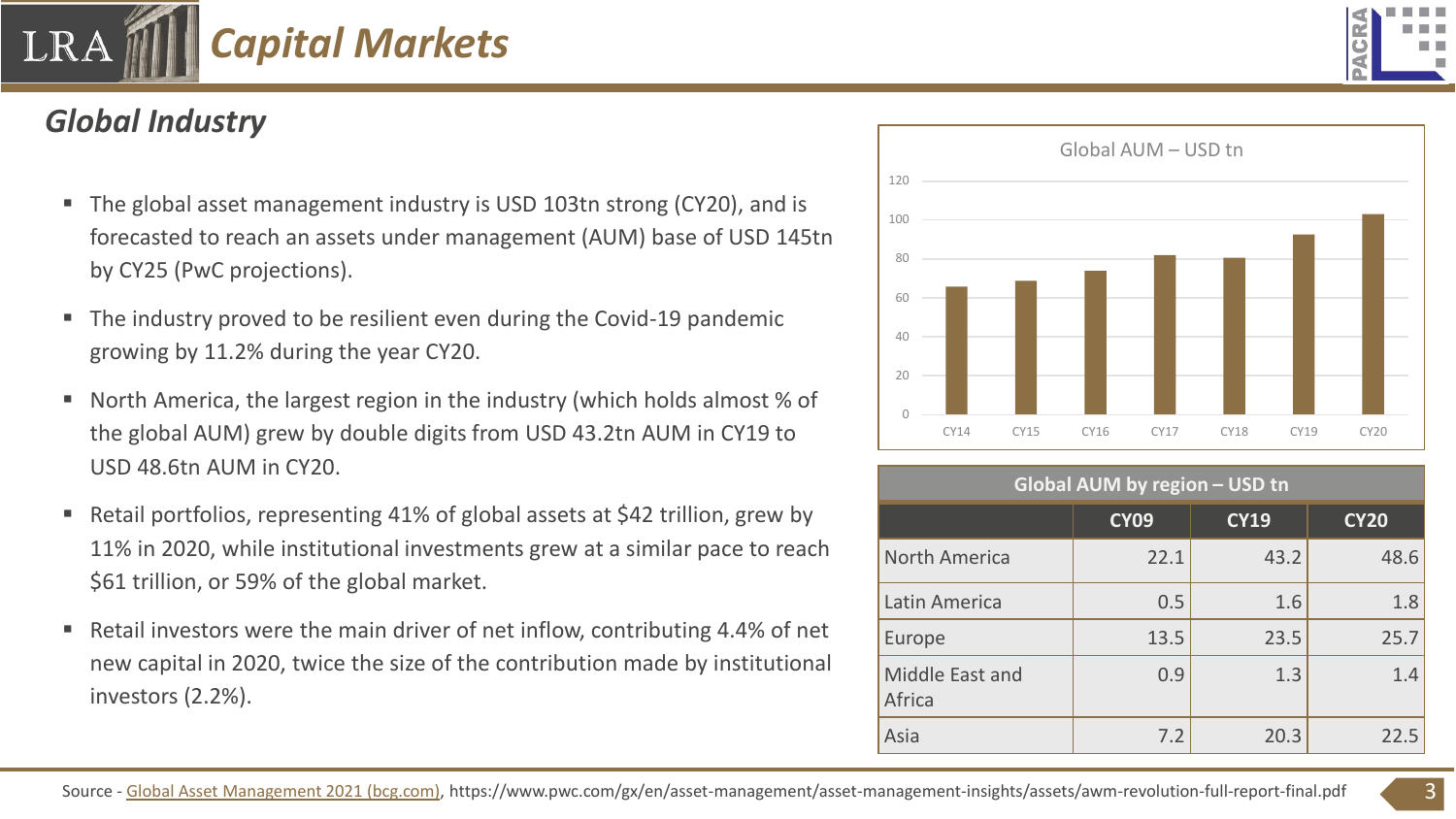

# *Global Industry*

- Actives are the most common category of AUM, making up almost 71% of the global portfolio. Actives are expected to grow from USD 60.6tn in CY16 to USD 87.6tn in CY25. However the overall share of actives in the portfolio is expected to reduce to 60%.
- Passives are expected to grow the most from 17% (USD 14.2tn) to 25% (USD 36.6tn).
- Alternatives too are expected to grow from USD 10.1tn in CY16 to USD 21.1tn. Real assets including infrastructure and real estate are set to be among the fastest growing from USD 1.2tn in CY16 to USD 5.6tn in CY25.





\*Alternatives include Includes hedge funds, private equity, real estate, infrastructure and commodities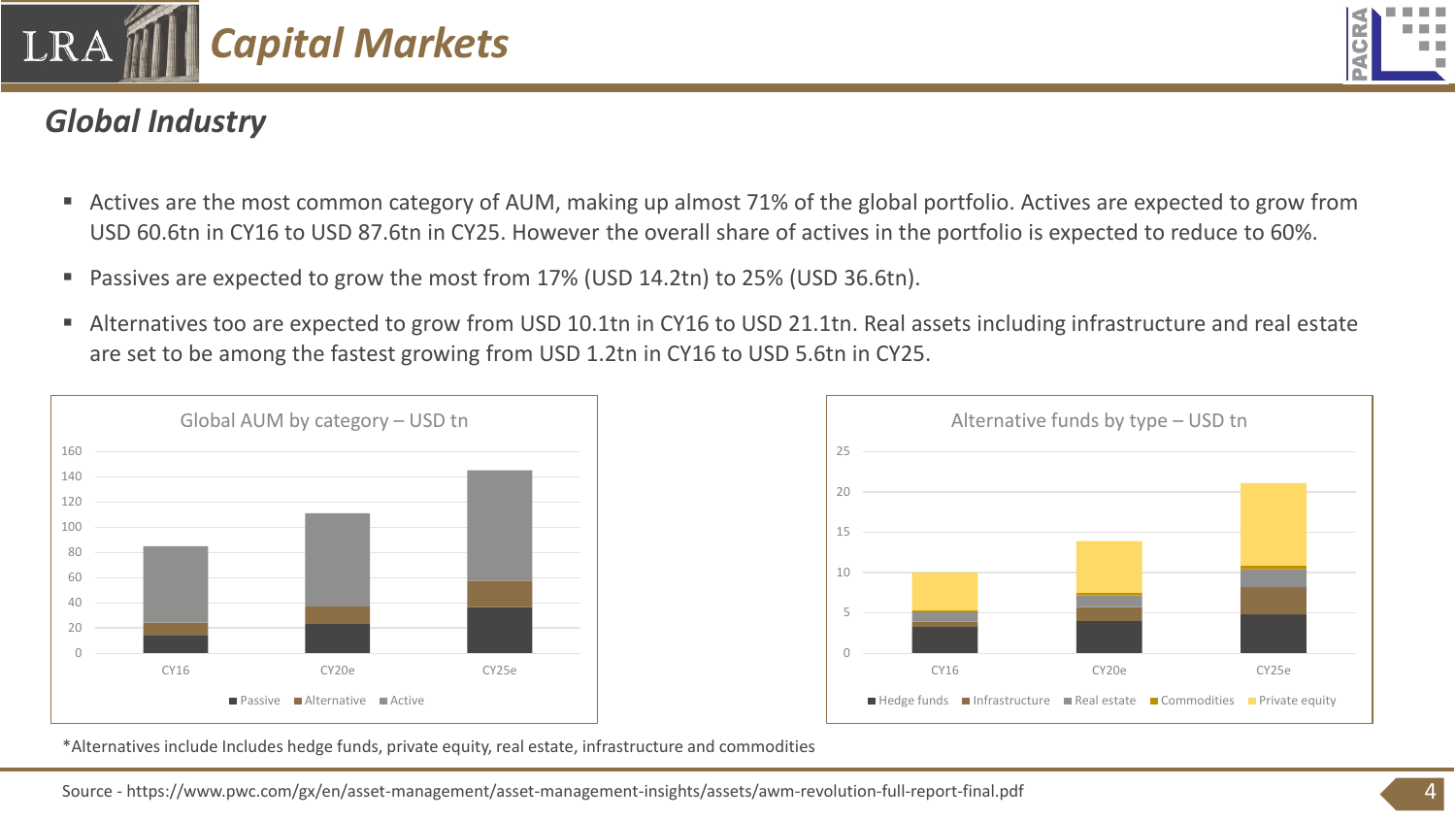



### *A snapshot of the Sri Lankan economy*

|                                | CY15        | CY16   | CY17                                                                                | CY18    | CY19   | CY20        | CY21          |
|--------------------------------|-------------|--------|-------------------------------------------------------------------------------------|---------|--------|-------------|---------------|
| <b>GDP growth rate (YoY)</b>   | 5.0%        | 4.5%   | 3.6%                                                                                | 3.3%    | 2.3%   | $-3.6%$     | 3.3%          |
| <b>Exchange rate (USD/LKR)</b> | 144.06      | 149.80 | 152.85                                                                              | 182.75  | 181.63 | 186.41      | 200.4         |
| Inflation                      | 2.2%        | 4.0%   | 6.6%                                                                                | 4.3%    | 4.3%   | 4.6%        | 12.1          |
| <b>SDFR</b>                    | 6.00%       | 7.00%  | 7.25%                                                                               | 8.00%   | 7.00%  | 4.50%       | 5.00%         |
| <b>SLFR</b>                    | 7.50%       | 8.50%  | 8.75%                                                                               | 9.00%   | 8.00%  | 5.50%       | 6.00%         |
|                                |             |        | *LKR was floated in March CY22 resulting in the LKR depreciating to $>$ 250 USD/LKR |         |        |             |               |
|                                |             |        |                                                                                     |         |        |             |               |
| USD bn                         | <b>CY15</b> | CY16   | CY17                                                                                | CY18    | CY19   | <b>CY20</b> | <b>1HCY21</b> |
| <b>Current Account balance</b> | (1.90)      | (1.70) | (2.30)                                                                              | (2.80)  | (1.80) | (1.10)      | (2.60)        |
| <b>Exports</b>                 | 10.55       | 10.31  | 11.36                                                                               | 11.89   | 11.94  | 10.05       | 12.50         |
| Imports                        | 18.94       | 19.18  | 20.98                                                                               | 22.23   | 19.94  | 16.06       | 20.60         |
| <b>Trade balance</b>           | (8.39)      | (8.87) | (9.62)                                                                              | (10.34) | (8.00) | (6.01)      | (8.10)        |
| Foreign exchange reserve       | 7.30        | 6.02   | 7.96                                                                                | 6.92    | 7.64   | 5.66        | 3.10          |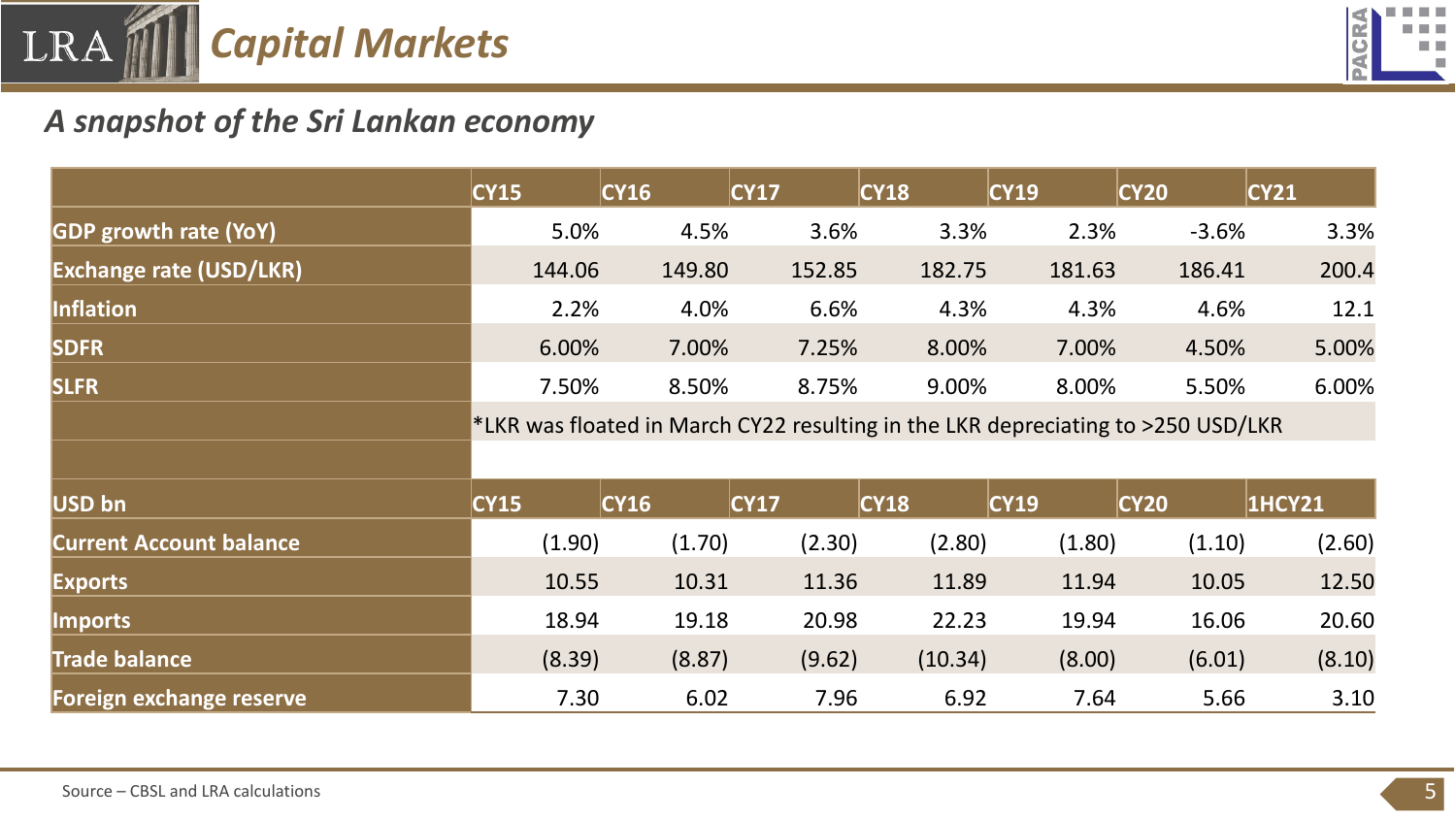



# *Stock market performance*

|                       | Dec CY18     |          |          | Jun CY19   Dec CY19   Jun CY20   Dec CY20   Jun CY21   Dec CY21 |          |          |                    | Stock market indices                                                                                                                                                                                                       |
|-----------------------|--------------|----------|----------|-----------------------------------------------------------------|----------|----------|--------------------|----------------------------------------------------------------------------------------------------------------------------------------------------------------------------------------------------------------------------|
| Index value<br>(ASPI) | 6,062.20     | 5,372.28 | 6,129.21 | 5,149.57                                                        | 6,774.22 |          | 7,837.76 12,226.01 | 16000<br>14000                                                                                                                                                                                                             |
| <b>Returns</b>        | $-2%$        | $-11%$   | 14%      | $-16%$                                                          | 32%      | 16%      | 54%                | 12000                                                                                                                                                                                                                      |
|                       | Jan CY21 $ $ |          |          | Feb CY21   Mar CY21   Apr CY21   May CY2   Jun CY21             |          |          | Jul CY21           | 10000<br>8000                                                                                                                                                                                                              |
| Index value<br>(ASPI) | 8,668.1      | 7,476.3  | 7,121.3  | 7,208.2                                                         | 7,403.4  | 7,837.8  | 8,120.5            | 6000                                                                                                                                                                                                                       |
| <b>Returns</b>        | 28%          | $-14%$   | $-5%$    | 1%                                                              | 3%       | 6%       | 3%                 | 4000                                                                                                                                                                                                                       |
|                       |              |          |          | Aug CY21   Sep CY21   Oct CY21   Nov CY21   Dec CY21   Jan CY22 |          |          | Feb CY22           | 2000                                                                                                                                                                                                                       |
| Index value<br>(ASPI) | 8,997.6      | 9,459.9  | 10,162.9 | 11,440.5                                                        | 12,226.0 | 13,009.5 | 11,577.9           | 1/2/2019<br>5/2/2019<br>7/2/2019<br>9/2/2019<br>1/2/2020<br>3/2/2020<br>5/2/2020<br>7/2/2020<br>9/2/2020<br>11/2/2020<br>11/2/2019<br>1/2/2021<br>7/2/202<br>3/2/2019<br>5/2/2021<br>/202<br>3/2/202<br>$\widetilde{\sim}$ |
| <b>Returns</b>        | 11%          | 5%       | 7%       | 13%                                                             | 7%       | 6%       | $-11%$             | SL S&P 20 Index<br>CSE ASPI Index                                                                                                                                                                                          |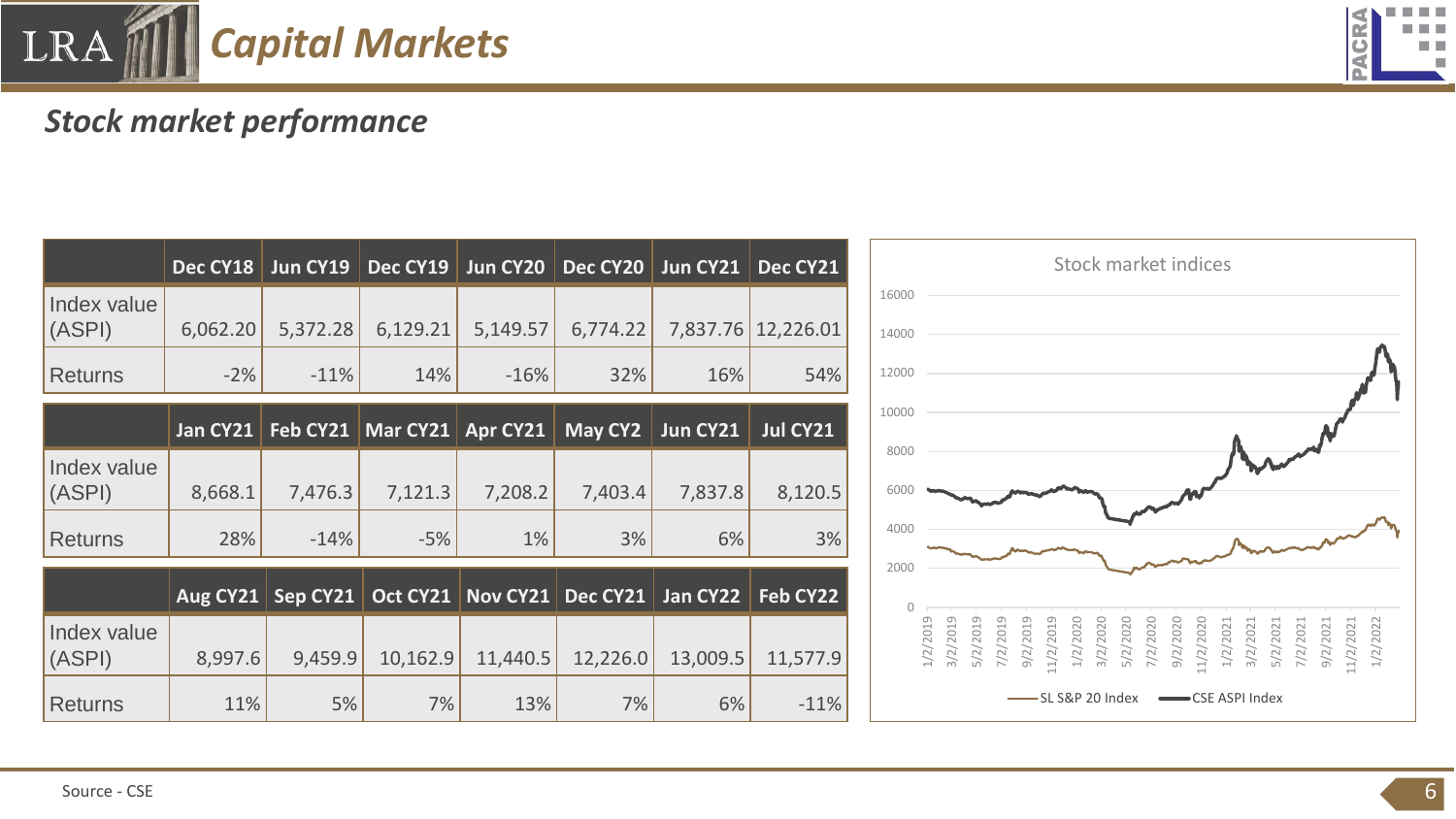



# *Stock market performance*

- **Total market capitalization was LKR 5,251mn on the 28<sup>th</sup> of** February CY22.
- Market capitalization rapidly increased in the year CY21, however a decline is observed since Jan CY22.



| <b>GICS Industry group</b>                  | <b>Market Capitalization</b><br>(28-Feb-2022) – LKR bn | No. of listed<br>securities |
|---------------------------------------------|--------------------------------------------------------|-----------------------------|
| <b>Automobiles &amp; Components</b>         | 6.88                                                   | $\mathbf{1}$                |
| <b>Banks</b>                                | 345.04                                                 | 16                          |
| <b>Capital Goods</b>                        | 851.32                                                 | 30                          |
| <b>Commercial &amp; Professional</b>        | 5.47                                                   | 6                           |
| <b>Services</b>                             |                                                        |                             |
| <b>Consumer Durables &amp; Apparel</b>      | 102.87                                                 | 14                          |
| <b>Consumer Services</b>                    | 156.29                                                 | 37                          |
| <b>Diversified Financials</b>               | 1,286.43                                               | 54                          |
| <b>Energy</b>                               | 38.21                                                  | 3                           |
| <b>Food &amp; Staples Retailing</b>         | 84.95                                                  | 5                           |
| Food, Beverage & Tobacco                    | 937.94                                                 | 50                          |
| <b>Health Care Equipment &amp; Services</b> | 99.71                                                  | 9                           |
| <b>Household &amp; Personal Products</b>    | 9.27                                                   | $\overline{2}$              |
| Insurance                                   | 178.01                                                 | 13                          |
| <b>Materials</b>                            | 183.26                                                 | 25                          |
| <b>Real Estate</b>                          | 71.28                                                  | 20                          |
| Retailing                                   | 73.58                                                  | 14                          |
| Software & Services                         | 6.14                                                   | $\overline{1}$              |
| <b>Telecommunication Services</b>           | 181.14                                                 | $\overline{2}$              |
| Transportation                              | 579.80                                                 | 3                           |
| <b>Utilities</b>                            | 54.17                                                  | 10                          |
| <b>Total</b>                                | 5,251.76                                               |                             |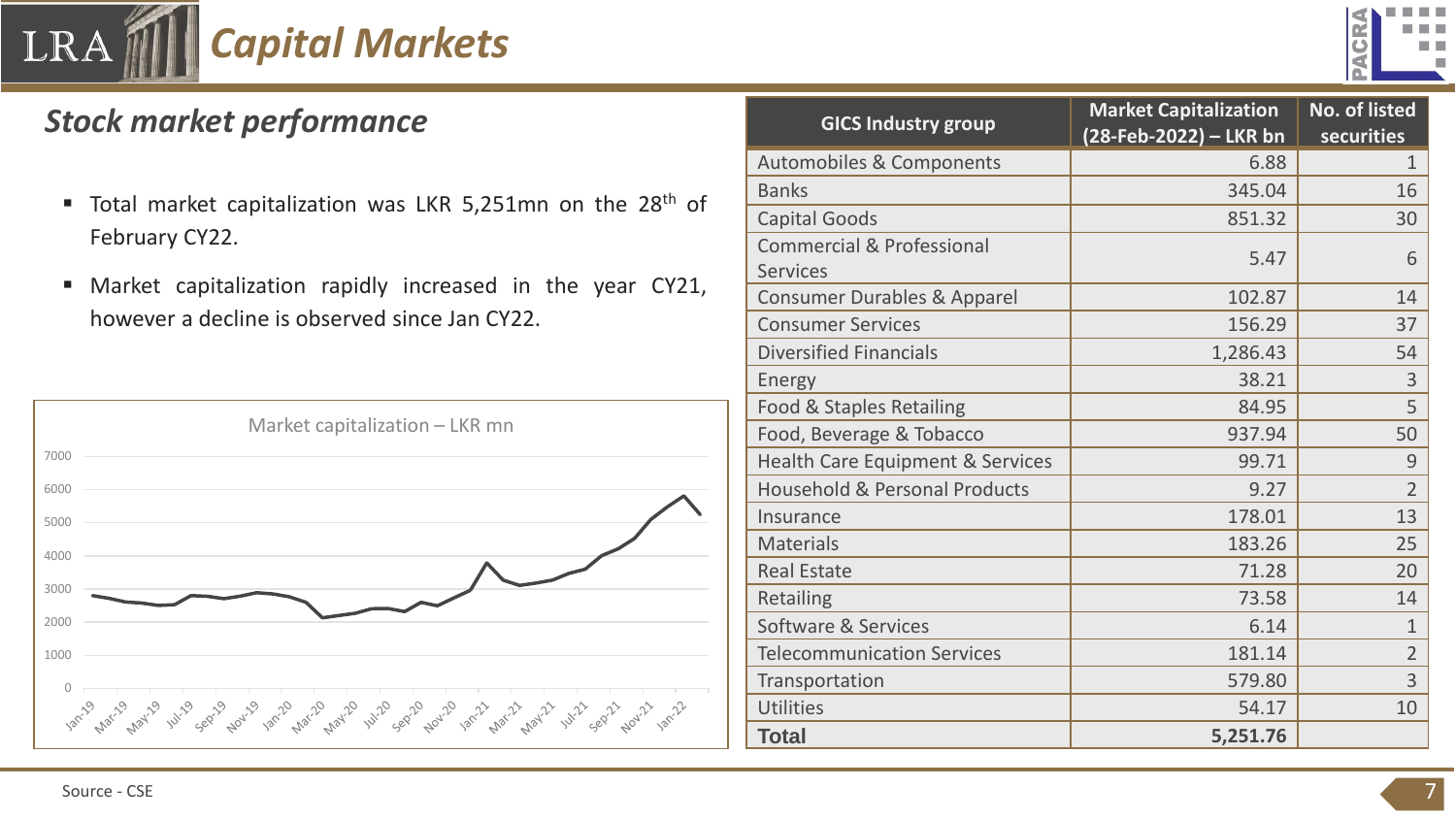

- The debt market in Sri Lanka was valued at LKR 9.75tn by Nov CY21. This is ~62% of the country's GDP.
- **The size of the debt market has been growing at a CAGR of**  $\sim$ **12.4% since CY15.**
- Almost 97.2% of the debt market (LKR 9.47tn) was government securities (Treasury bills, bonds and Sri Lanka Development Bonds SLDBs) in Nov CY21, while corporate securities were only LKR LKR 274mn. Corporate debt market has been growing at a CAGR of 2.8% since CY15.

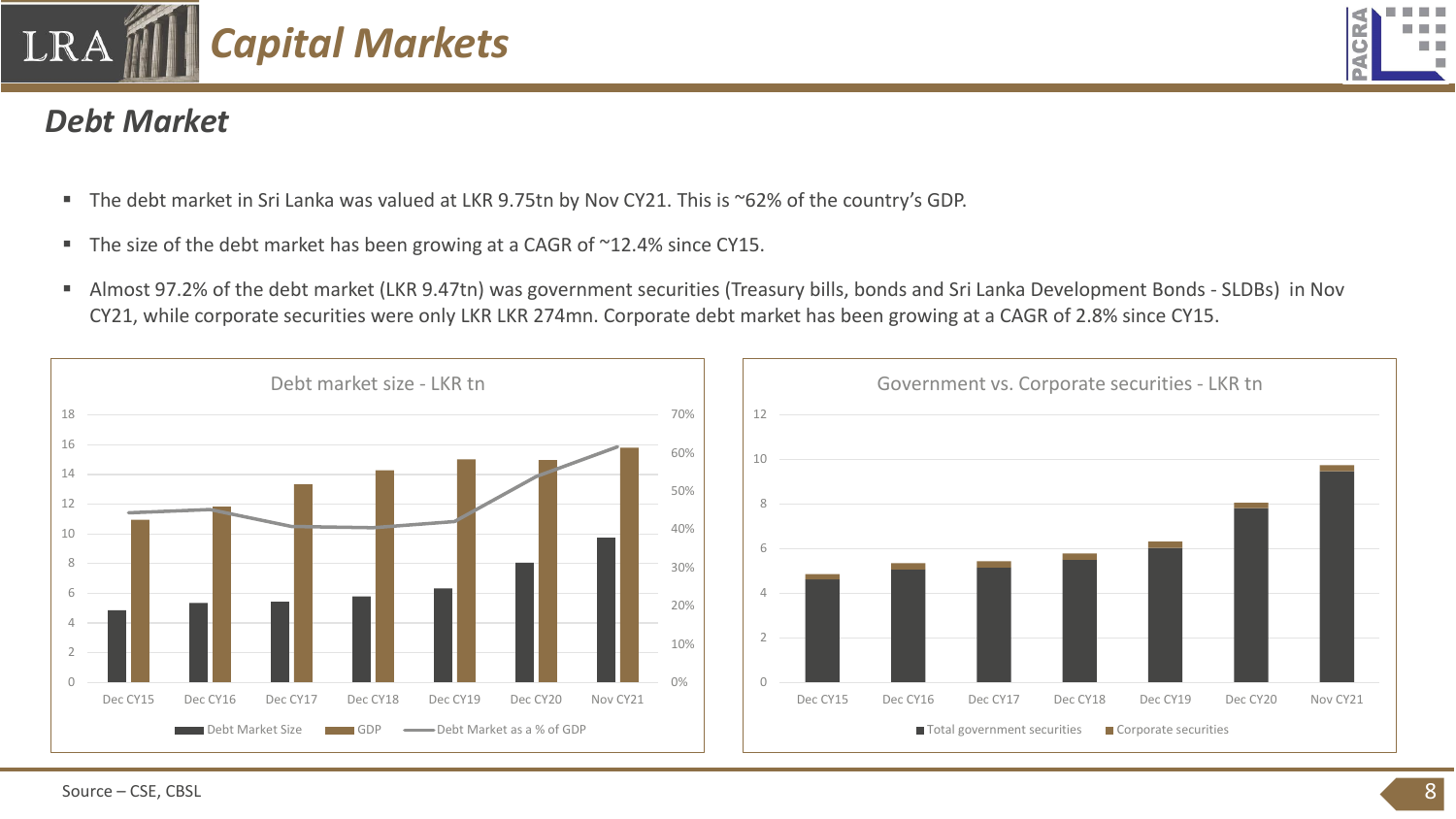

- Outstanding value of treasury bills in Nov CY21 was LKR 2.2tn, while outstanding amount of the USD denominated SLDBs LKR 458.9bn.
- Foreign investments in Treasury bills plummeted to a new record low of 0.1% in Oct CY20 (from 16% in Oct CY19) of total. The outstanding foreign Treasury bill holdings amounted to LKR 1.7bn at end Oct CY20 compared to LKR 16.6bn at end Oct CY19.
- In addition, the outstanding Treasury bond holdings by foreign parties sunk to LKR 8.6bn at end Oct CY20 compared to LKR 95.9bn as at end Oct CY19.
- The substantially lower rates maintained to support the domestic economy, and developments in global markets led to foreign funds moving out of the Sri Lankan Treasury bill and bond markets.



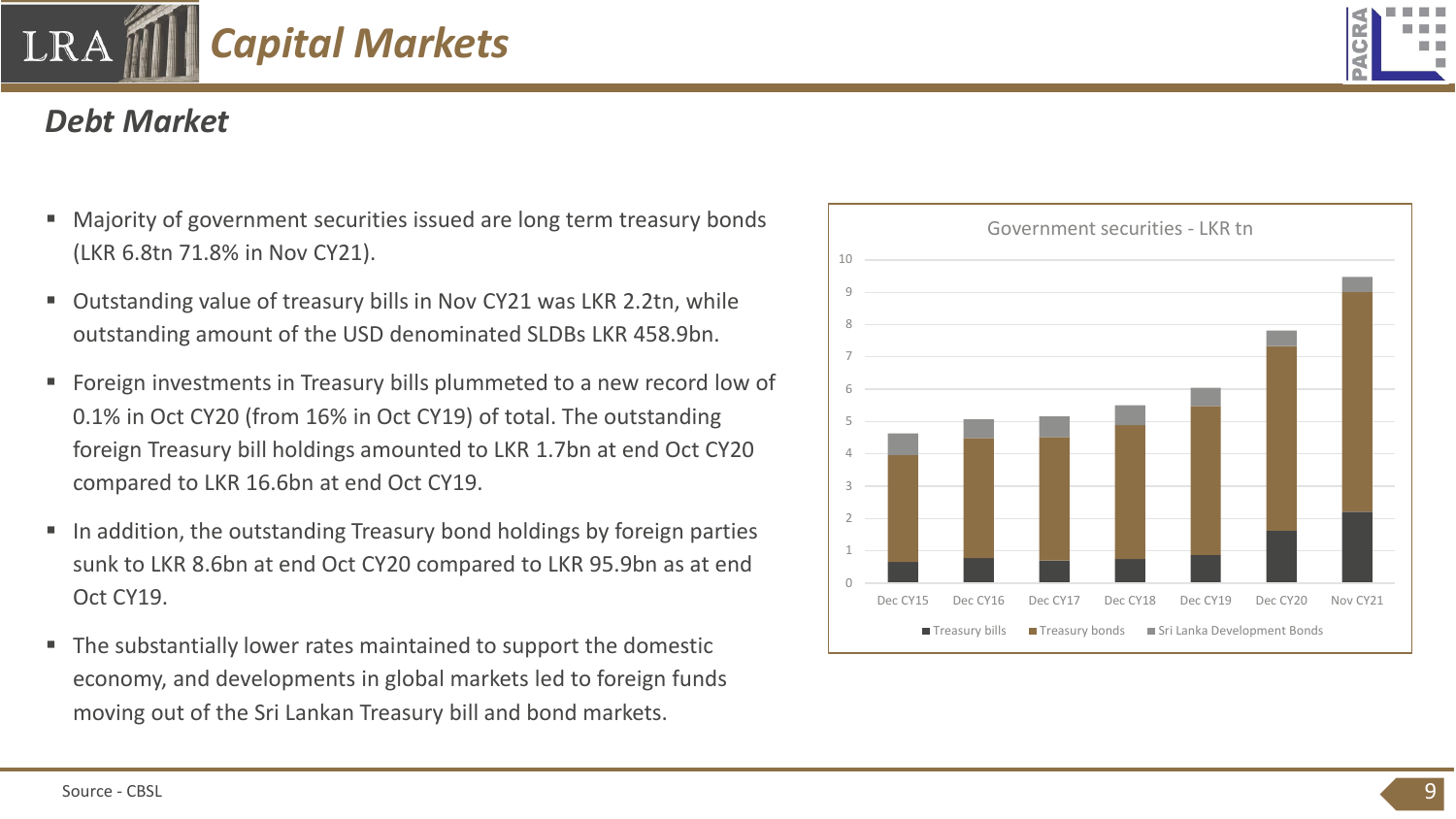- Investments by the banking sector (which consists of Licensed Commercial Banks (LCBs) and the Central Bank) in domestic government securities (treasury bills and bonds, SLDBs and International Sovereign Bonds (ISBs) increased by 64% to LKR 4,735.7bn at end CY20 compared to LKR 2,888.5bn at end CY19.
- The LCB holding of Treasury bills and Treasury bonds increased to LKR 813.0bn and LKR 1,513.3bn, respectively, at end CY20.
- Similarly, CBSL holding of Treasury bills increased significantly to LKR 654.6bn by end CY20 compared to just LKR 25.9bn at end CY19. The CBSL holding of Treasury bonds increased to LKR 70.6 bn by end CY20.
- The amount of ISBs held by the domestic LCBs has increased considerably during CY20. Accordingly, the domestic ISB holding of LCBs increased by LKR 213.7 bn to LKR 415.8 bn at end CY20, from LKR 202.1bn at end CY19.
- The provident and pension funds continued to be the major non-bank investors in domestic government securities.
- The other investors in the domestic government securities market include savings institutions, insurance funds, official funds and other business and individual investors.
- The total nonbank sector investment in domestic government securities market increased by LKR 387.5bn to LKR 4,329.3bn at end CY20.







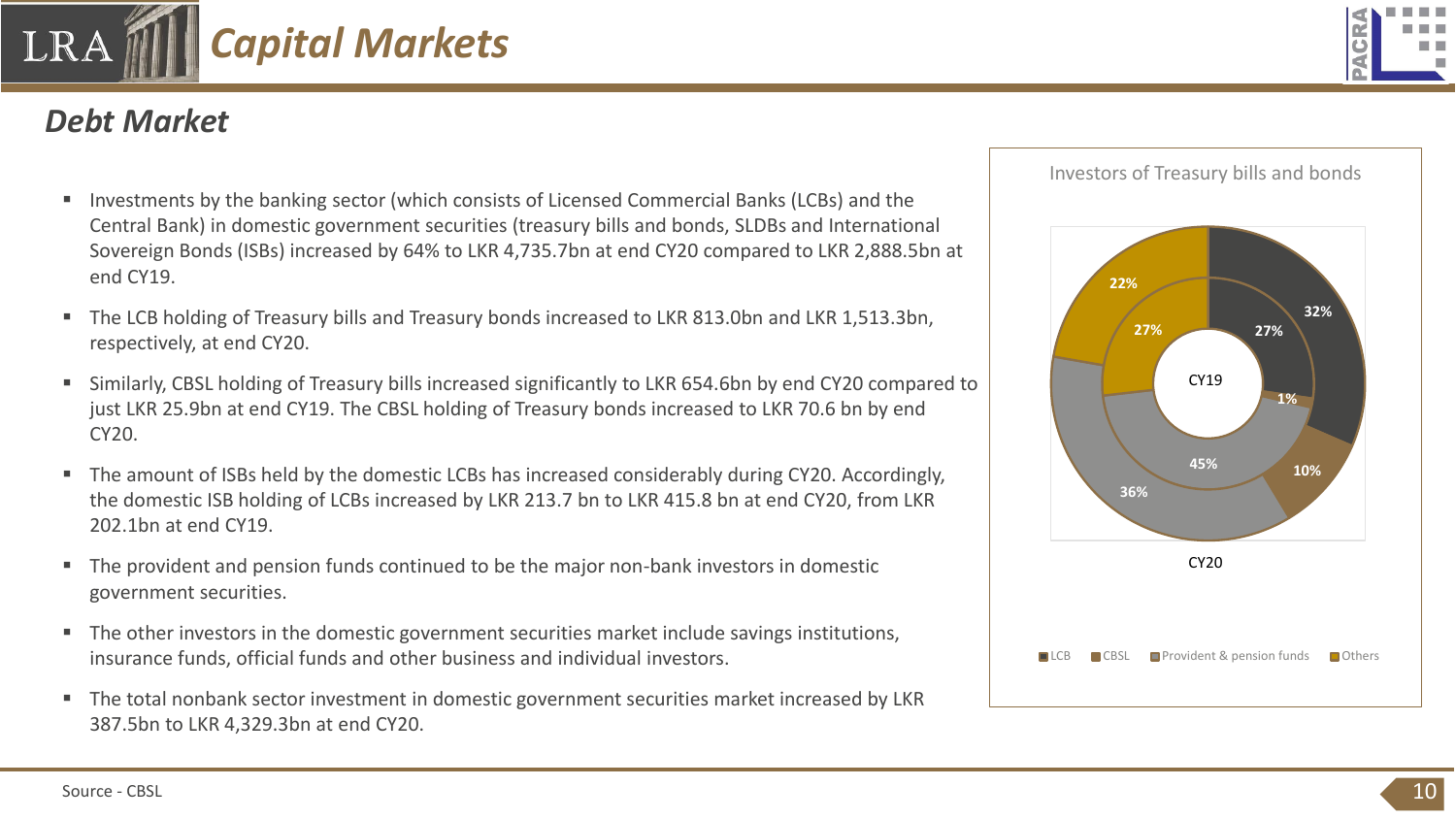■ Yields of government securities dropped in CY20 amidst an accommodative monitory policy stance adopted by the CBSL to ease the repercussions of the Covid-19 pandemic.

*Capital Markets*

■ However, yields have since increased to pre-pandemic levels.

# *Debt Market*

LRA



Yield Curves

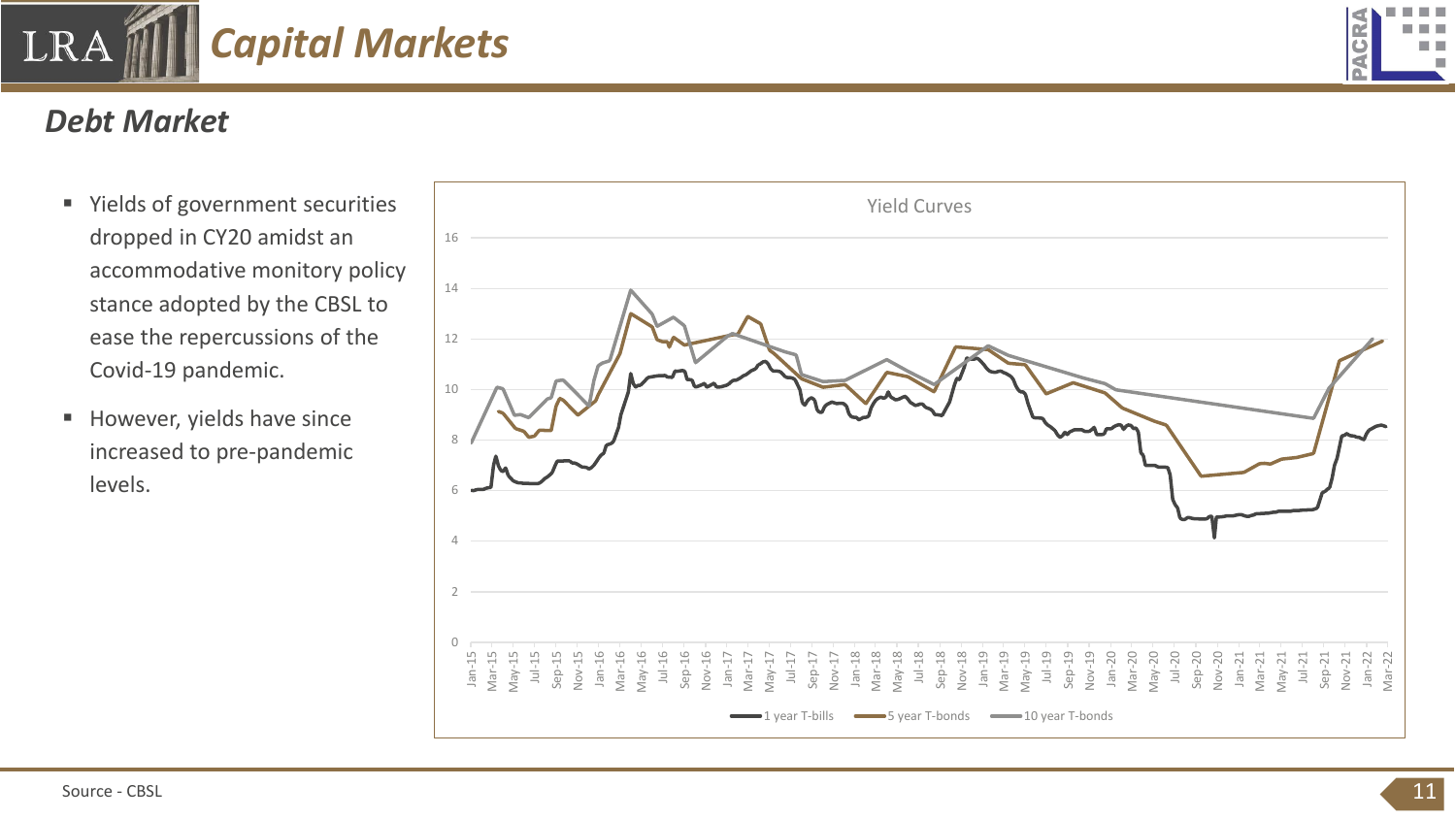

- Market capitalization of the corporate debt market was LKR 274.26bn in CY21, which was a 12.8% increase from CY19.
- Total funds mobilized through new debenture issues has been volatile over the years. However after a decline in CY20, it bounced back sharply to a value of LKR 85.4bn in CY21, the highest amount recorded ever.
- Foreign holding of corporate debt securities which was 0.9% by end CY15 has reduced to 0.15 by end CY21.

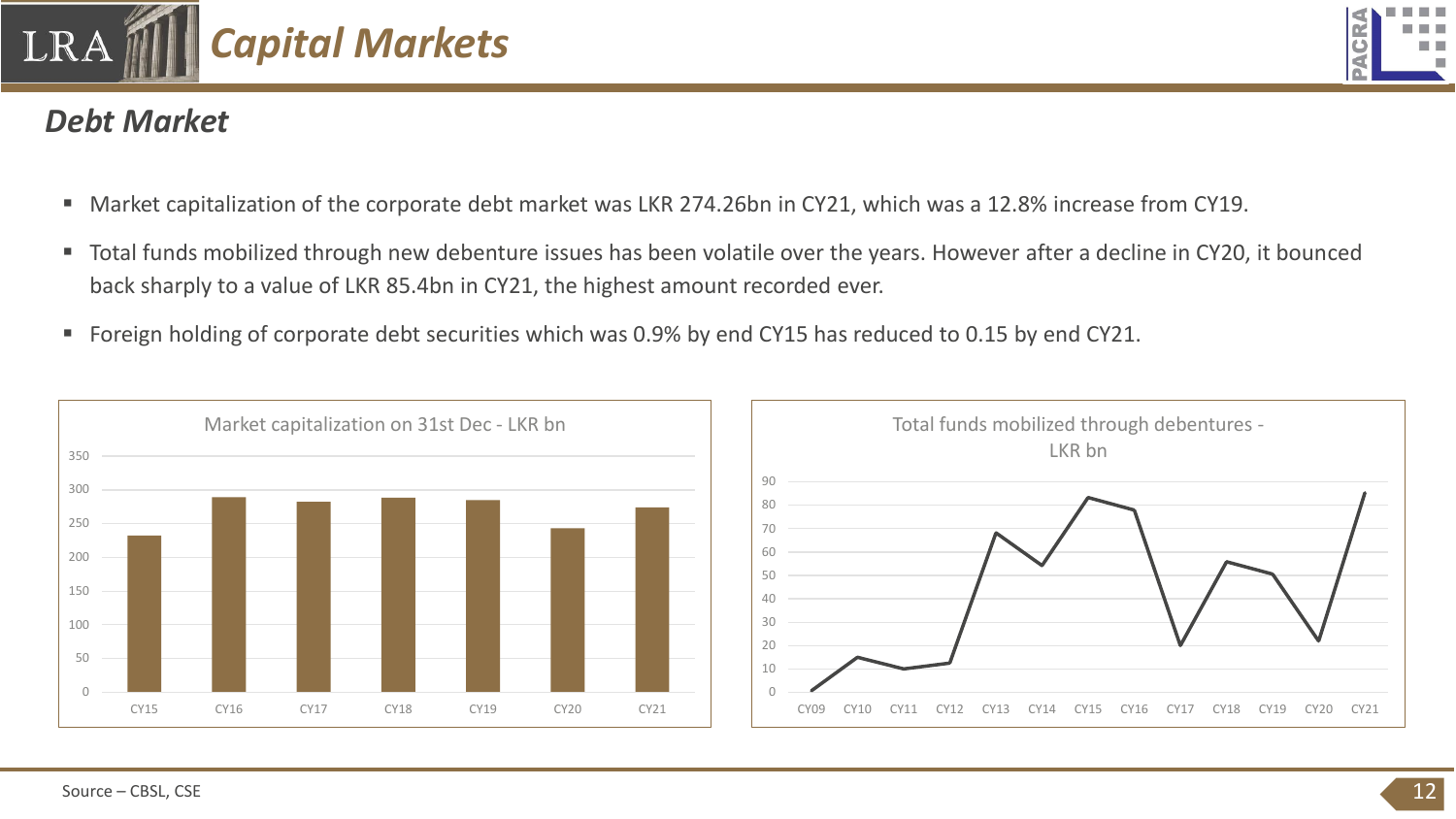LRA

- 29 debentures were issued in CY21 by 15 organizations.
- Banks have always been the sector to issue the largest amount of debentures with diversified financials coming second.
- In CY21 too banks issued 41.27% of the debentures while diversified financials issued 35.26%. The Ceylon Electricity Board issued debentures worth LKR 20bn (23.2% of the total debentures issued in CY21).
- 5 year bonds have been the most common with 62% of all outstanding bonds being for 5 years.





| <b>Tenure</b> | Distribution of corporate<br>bonds |
|---------------|------------------------------------|
| 2 years       | 3%                                 |
| 3 years       | 14%                                |
| 5 years       | 62%                                |
| 7 years       | 10%                                |
| 10 years      | 10%                                |

**50.2 41.27**

**35.26**

**0.29 23.19**

**49.8**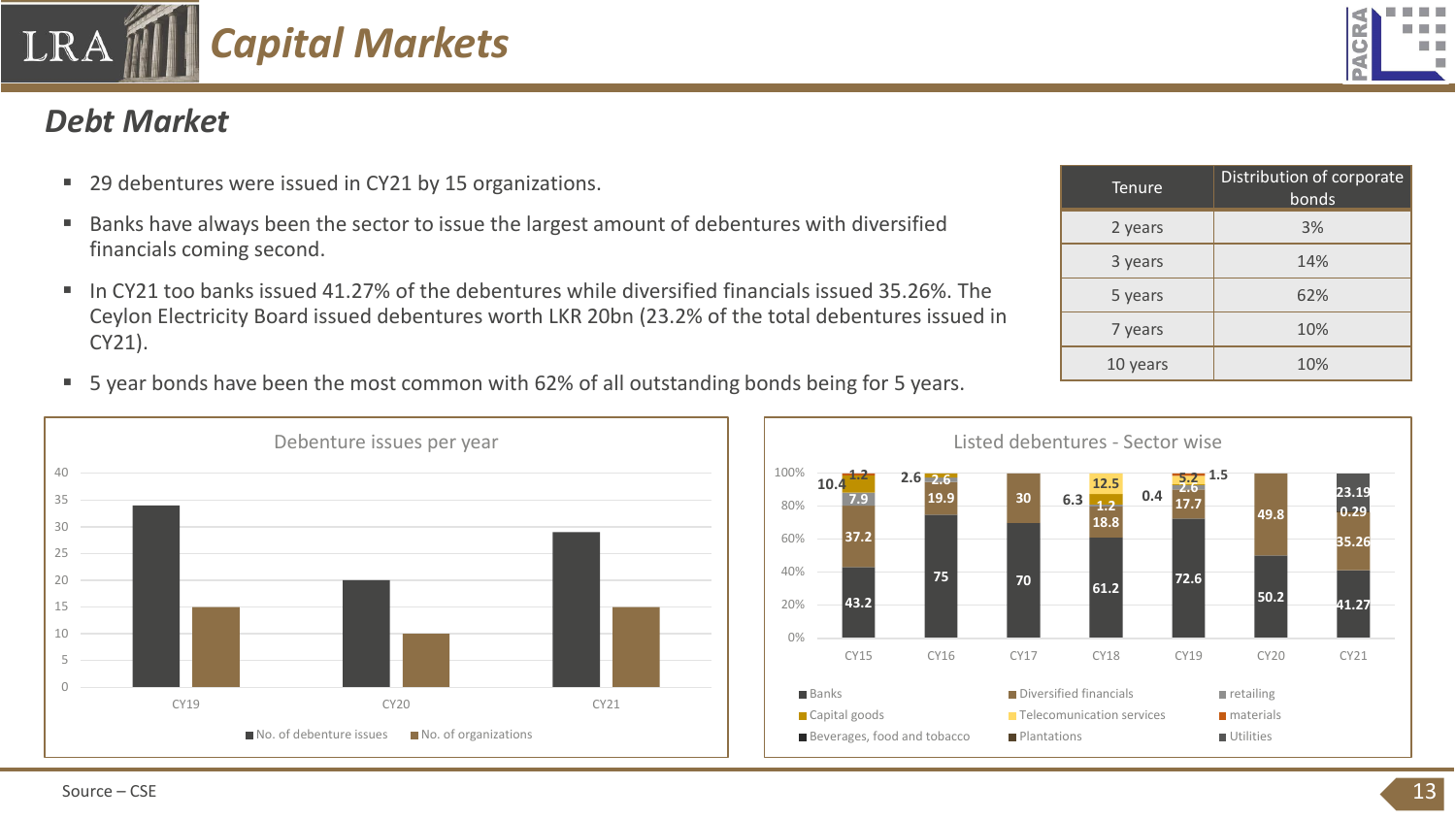- Private entities that wish to list their debt should obtain a mandatory credit rating, obtained from a rating agency registered with the SEC.
- The rating should be a minimum of one notch above the Investment Grade (i.e. the rating should be a minimum of BBB).
- A majority (LKR 34.60bn) of debt that were listed in CY21 were rated A (40.51%).
- Over 90% of the listed debt in CY21 were of A grades or higher.
- Two debenture issues had credit ratings of BBB+ and one debenture had a BBB rating.



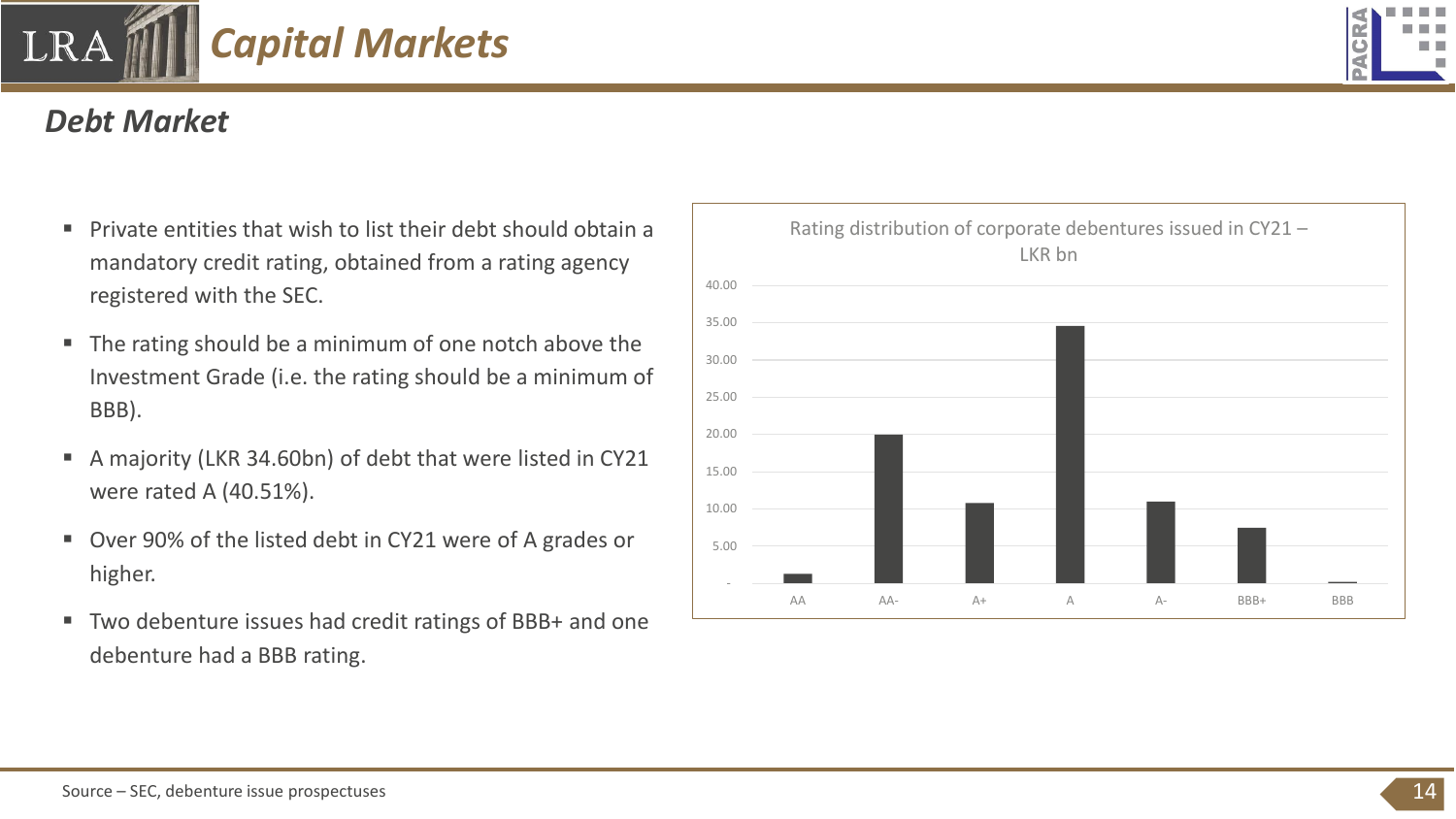



### *Mutual funds - categories*

#### ▪ **Open-ended Funds**

Open-ended Funds are funds where investors can enter the fund at any time and existing investors can exit out of the fund at any time. There is no restriction on the number of units to be issued by the fund and the fund has no maturity. The units are purchased from and sold to the Fund Management Company.

#### ▪ **Close-ended Funds**

Close-ended Funds are funds that carry a maturity date. The Fund Management Company will open these funds to the prospective investors for subscription for a specific period of time. At the end of subscription period, the Fund Management Company will close the fund for any new subscription. Investors who have subscribed for these funds cannot exit any time they wish unless the fund is listed in an exchange. If the fund is listed in an exchange, existing investors can sell their units in these funds in the market at the market price and new investors can purchase units in the market. Usually units of these funds trade in the market at a discount to the Net Asset Value of the Fund. If the fund is not listed in an exchange, the Fund Management Company may provide for partial redemption after a certain period of time.

▪ Sri Lanka had just 2 closed ended funds in June CY19, which were both closed by December CY20.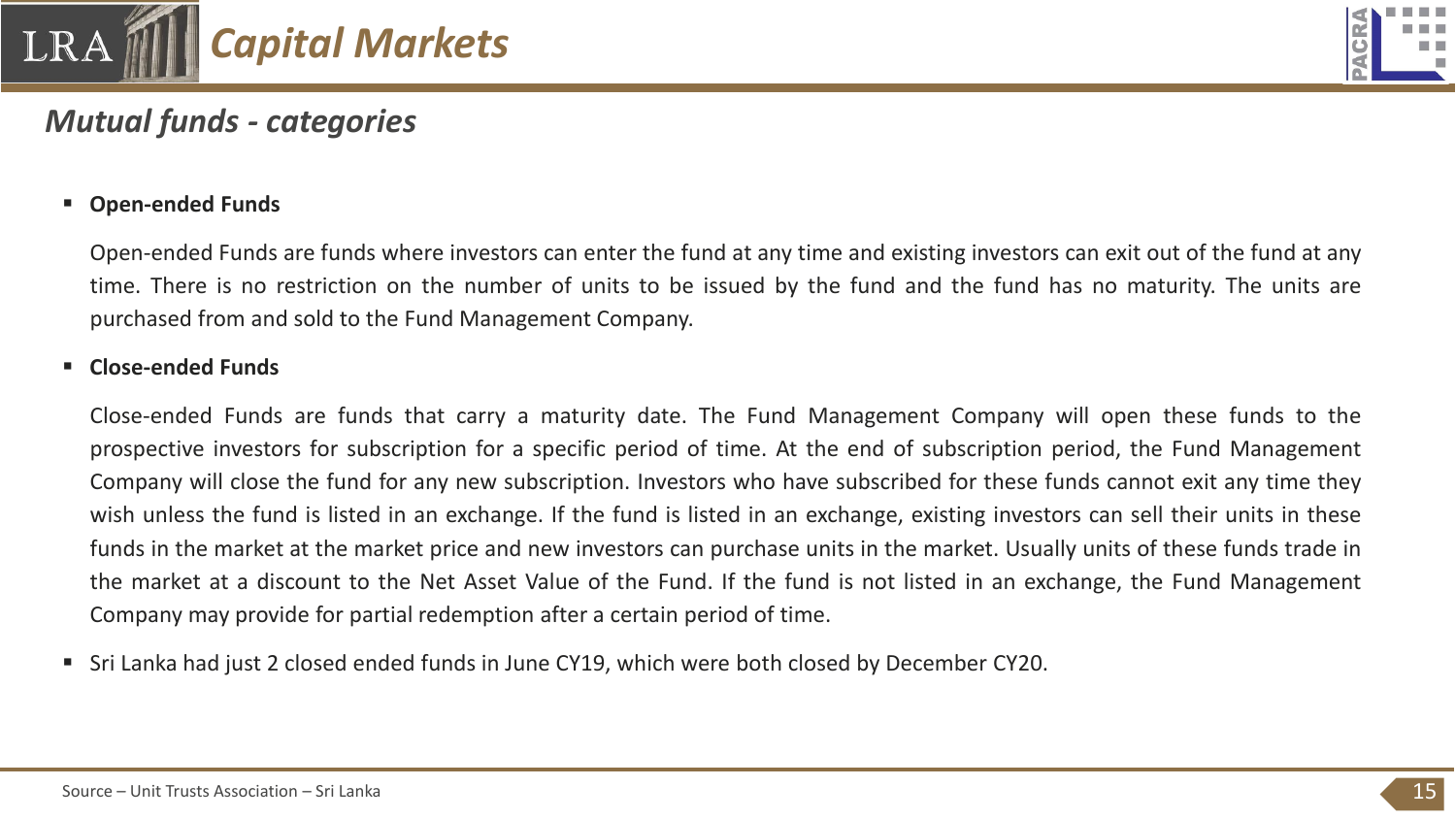

# *Mutual funds - types*



### ▪ **Gilt-edged funds**

Gilt-edged Funds are funds which invest only in Government Securities. Treasury Bills, Treasury Bonds and Repurchase Agreements on Government Securities are the only instruments in which these funds make their investments. The risk level on these funds remains very low and the returns on these funds are marginally lower than the rate on return on bank deposits. These funds are ideally suited for investors who do not want to take any risk on their investments. These funds regularly pay out a dividend either on a quarterly, semi-annual or annual basis.

#### ▪ **Indexed funds**

These funds will invest in equity securities in the same proportion of each security's representation in a particular price index. The index can be S&P SL20, where the fund will invest in the 20 companies that are included in the S&P SL20 index according to the proportion each of these 20 companies represent in the index. The Fund Management Company can select a group of stocks and create an index for these stocks and confine their investments to these stocks. The main objective of the fund is to replicate the performance of the selected index. For example, if we say that the S&P SL20 index has grown by 20% in a given period, the indexed fund that track the S&P SL20 should also grow by 20% during the same period. The risk level of these funds is marginally below the risk level of growth funds.

### ▪ **Income funds or high yield funds**

These funds invest in fixed income securities that provide a much higher return than the Treasury Bills and Bank Deposits. Major part of the investments of the funds is made in corporate debt securities yielding higher returns. These funds also make investments in Treasury Bills, Bank Deposits and Repurchase Agreements. Investors in these funds get a regular dividend from the fund, either semi-annually or annually.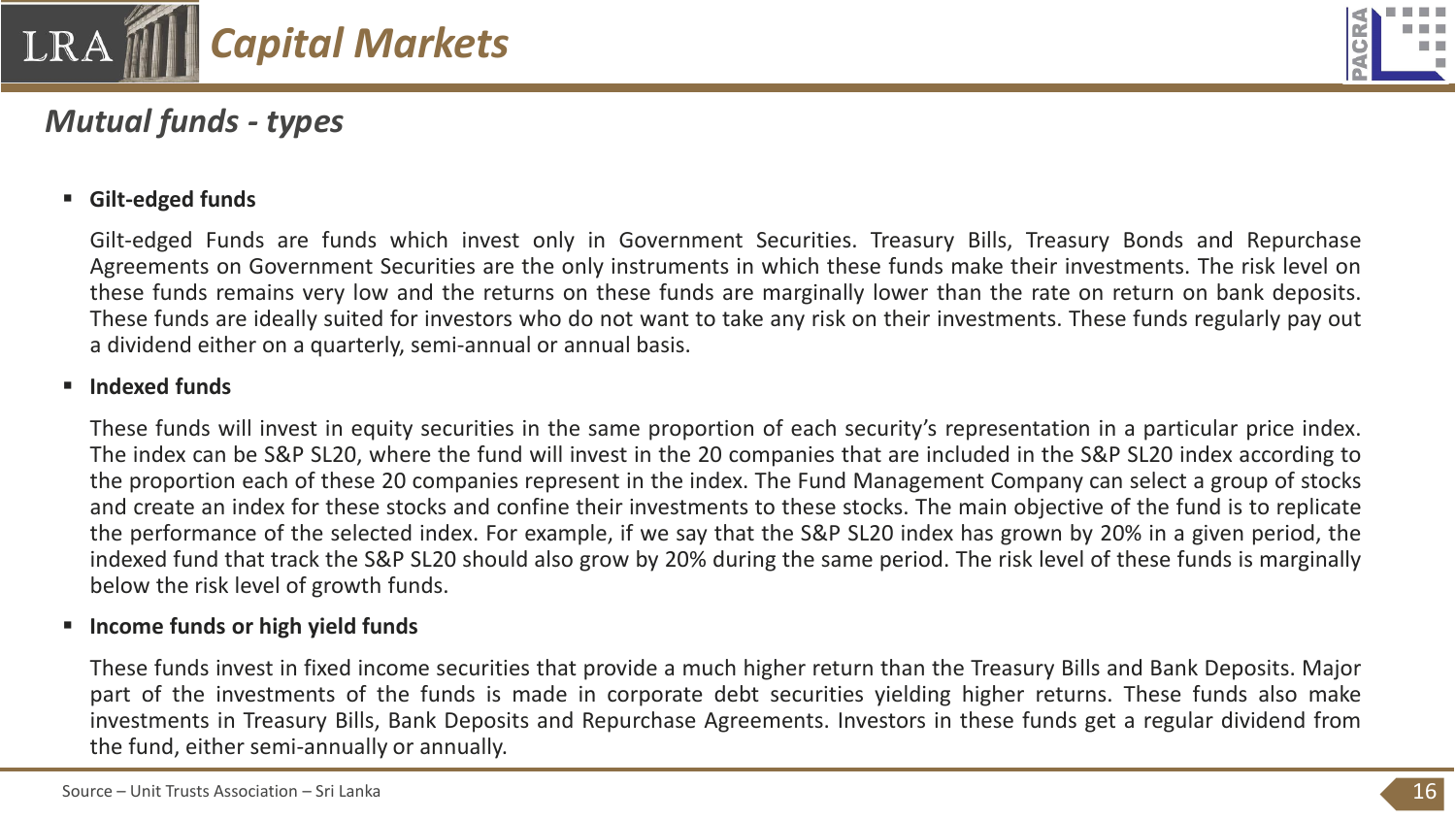

## *Mutual funds - types*

#### ▪ **Balanced funds**

Balanced Funds have an objective of providing the investors with a regular return and a capital appreciation in the medium to long term. The investments of the fund are made in equity securities and fixed income securities. The proportion of investments in equity securities and fixed income securities can vary depending on the market conditions and the investment strategies of the Fund Managers. These funds generally pay out a dividend once a year and investors can expect a capital appreciation in the unit prices in the medium to long term. These funds are ideally suited for investors who are seeking a regular return and who are willing to take a moderate risk for capital appreciation in the medium to long term. Usually these funds charge an entry fee when new investors enter the fund.

#### ▪ **Growth funds**

These funds have an objective of providing a capital appreciation in the medium to long term. Major part of the investments of the fund is made in equity securities with a smaller portion of funds in fixed income securities. Here the Fund Manager will make investments in shares of the companies that are expected to grow their earnings in the medium to long term. Investors in these funds can expect a return higher than the rate of inflation in the medium to long term. Similarly the risk level of these funds is higher than the Balanced Funds. These funds may not pay a regular dividend to the investors but the investors have the option of selling their units back to the Fund Management Company if they feel that they are happy with the growth and they want to realize the capital appreciation.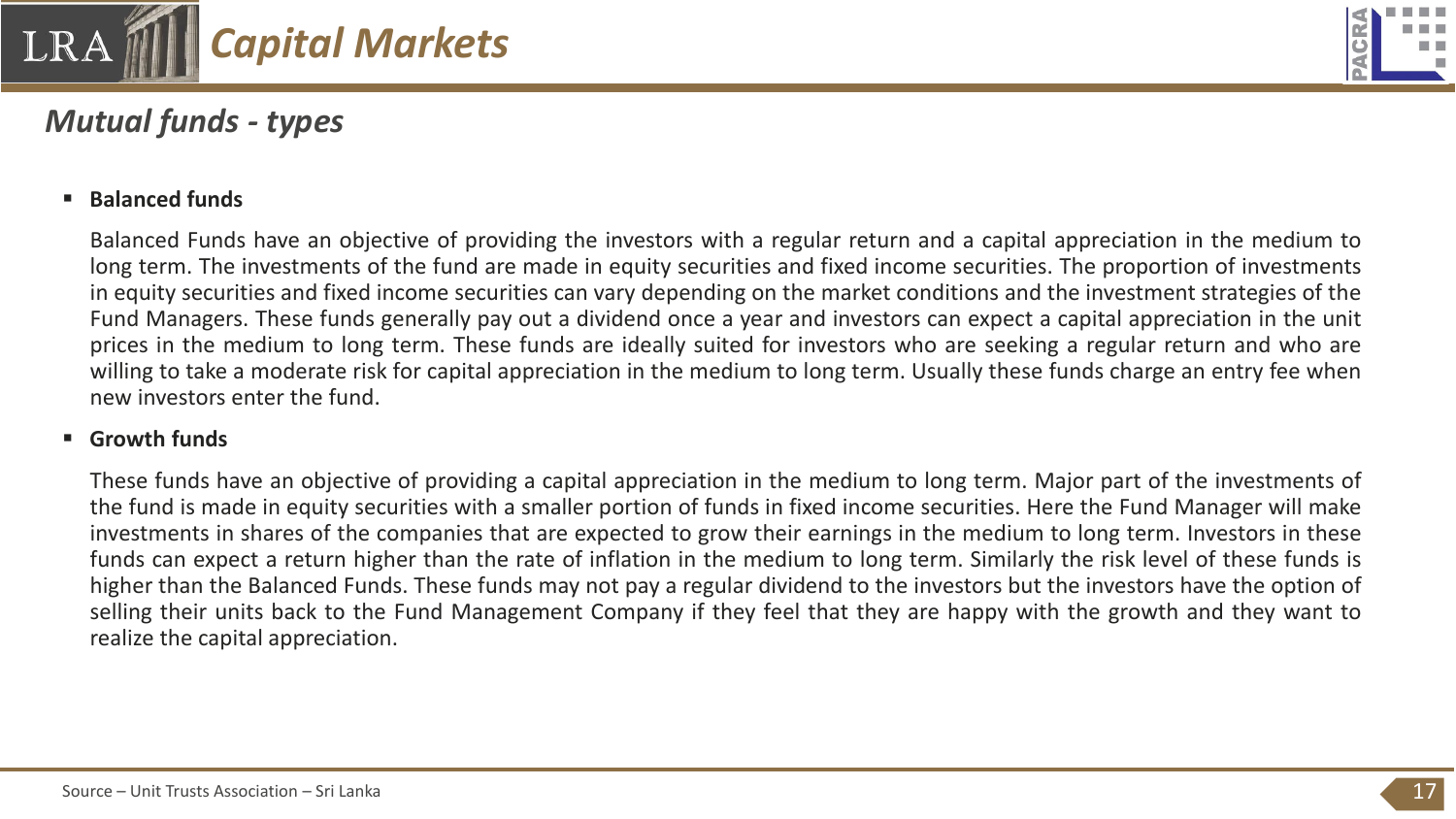

# *Mutual funds - types*



### ▪ **Money market funds**

Money Market Funds are funds which invest in short term fixed income securities such as, Treasury Bills, Bank Deposits, Commercial Papers, Asset Backed Securities and Repurchase Agreements. These funds are ideal for individuals as well as corporates to park their temporary cash surpluses and earn a competitive tax free return. These funds generally provide liquidity similar to a savings account with a very attractive return. Investors can keep their investments even for a shorter period and earn a return. Investors in these funds are paid one or more dividends per year.

#### ▪ **Sector funds**

These funds can be confined to equity securities of a particular sector. For example, the Banking Sector, the Manufacturing Sector etc. For example, if the fund is a Banking Sector fund, the investments of the fund will be confined to the equity securities coming under the Banking Sector. The Fund Manager need not invest in all the companies that come under the particular sector, he can select the best companies out of the sector and invest. The Fund Manager takes a view that during certain periods certain sectors will do well and offers that opportunity to the investors to take advantage of it.

#### ▪ **Specialty funds**

These funds may focus on socially responsible investing, Shariah compliant investing etc. For example, a socially responsible fund may invest in companies that support environmental initialtives, human rights and diversity, whilst Shariah compliant funds will avoid companies involved in alcohol, tobacco, gambling, weapons and certain leisure etc.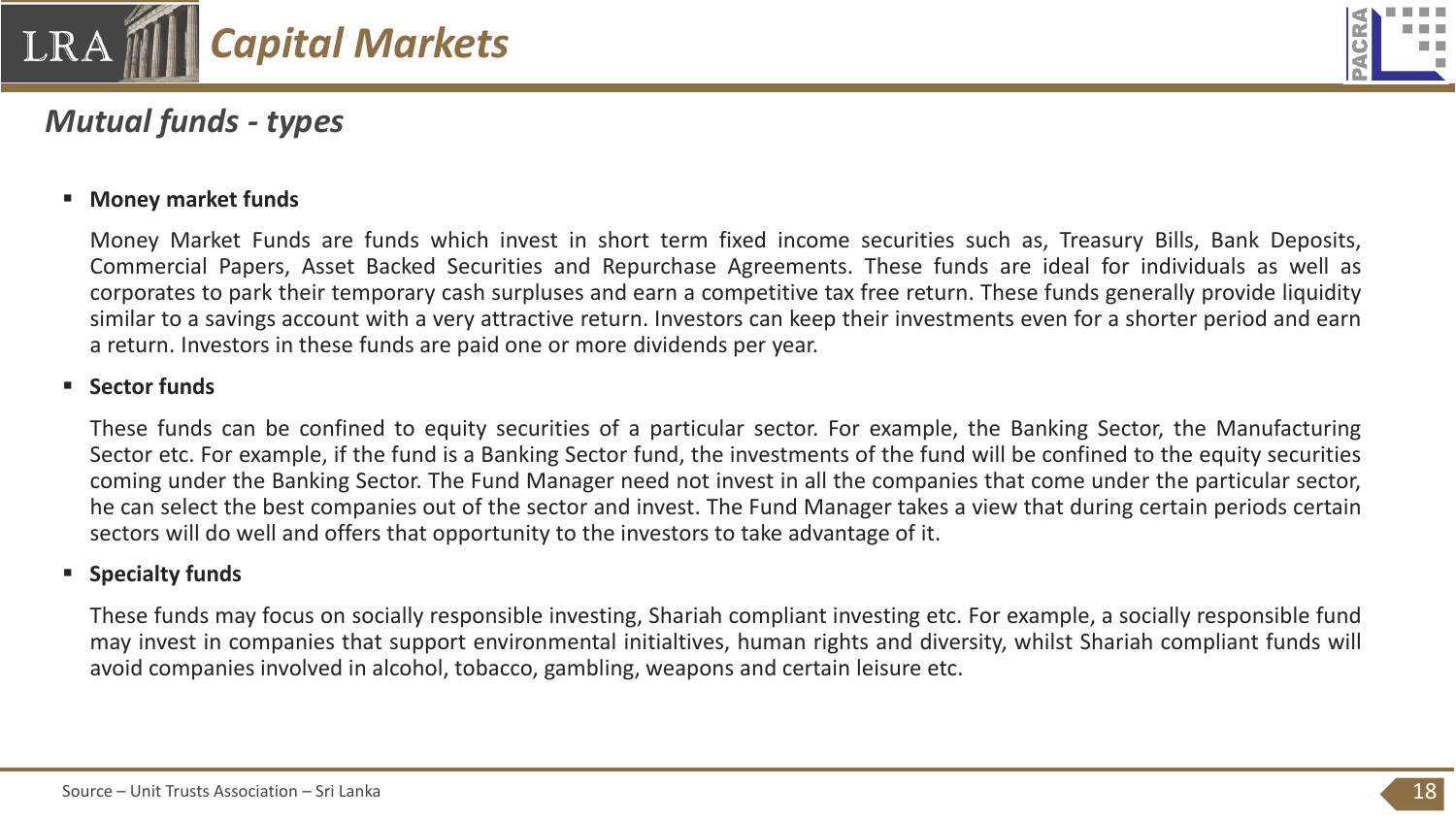



# *Number of mutual funds per type*

| <b>Fund type</b>                         |                | June CY19    |                | Dec CY19     |              | June CY20    |                | Dec CY20     | June CY21      |              |                | Dec CY21     |
|------------------------------------------|----------------|--------------|----------------|--------------|--------------|--------------|----------------|--------------|----------------|--------------|----------------|--------------|
| Open-ended income funds                  | 14             | 20%          | 14             | 21%          | 14           | 22%          | 13             | 20%          | 15             | 22%          | 16             | 24%          |
| Open-end equity index/sector             | $\overline{4}$ | 6%           | 5              | 8%           | 5            | 8%           | $\overline{4}$ | 6%           | $\overline{4}$ | 6%           | $\overline{4}$ | 6%           |
| Open-ended growth funds                  | 8              | 12%          | 8              | 12%          | 8            | 13%          | 9              | 14%          | 10             | 15%          | 10             | 15%          |
| Open-ended gilt-edged funds              | 10             | 14%          | 9              | 14%          | 9            | 14%          | 8              | 13%          | 8              | 12%          | 8              | 12%          |
| Open-ended money-market funds            | 18             | 26%          | 16             | 24%          | 14           | 22%          | 16             | 25%          | 17             | 25%          | 17             | 25%          |
| Open-ended balanced funds                | 8              | 12%          | 8              | 12%          | 8            | 13%          | 9              | 14%          | 9              | 13%          | 9              | 13%          |
| Open-ended Shariah funds -               | $\mathbf{1}$   | 1%           | $\mathbf{1}$   | 2%           | $\mathbf{1}$ | 2%           | $\mathbf{1}$   | 2%           | $\mathbf{1}$   | 1%           | $\mathbf{1}$   | 1%           |
| Open ended Shariah money<br>market funds | 3              | 4%           | $\overline{3}$ | 5%           | 3            | 5%           | 3              | 5%           | 3              | 4%           | $\overline{2}$ | 3%           |
| Open-ended IPO fund                      | $\mathbf{1}$   | 1%           | $\mathbf{1}$   | 2%           | $\mathbf{1}$ | 2%           | $\mathbf 1$    | 2%           | $\mathbf{1}$   | 1%           | $\mathbf{1}$   | 1%           |
| Close-ended listed equity growth<br>fund | $\overline{2}$ | 3%           | $\mathbf 1$    | 2%           | $\mathbf{1}$ | 2%           |                | 0%           |                | 0%           |                | 0%           |
| <b>Total</b>                             | 69             | $\mathbf{1}$ | 66             | $\mathbf{1}$ | 64           | $\mathbf{1}$ | 64             | $\mathbf{1}$ | 68             | $\mathbf{1}$ | 68             | $\mathbf{1}$ |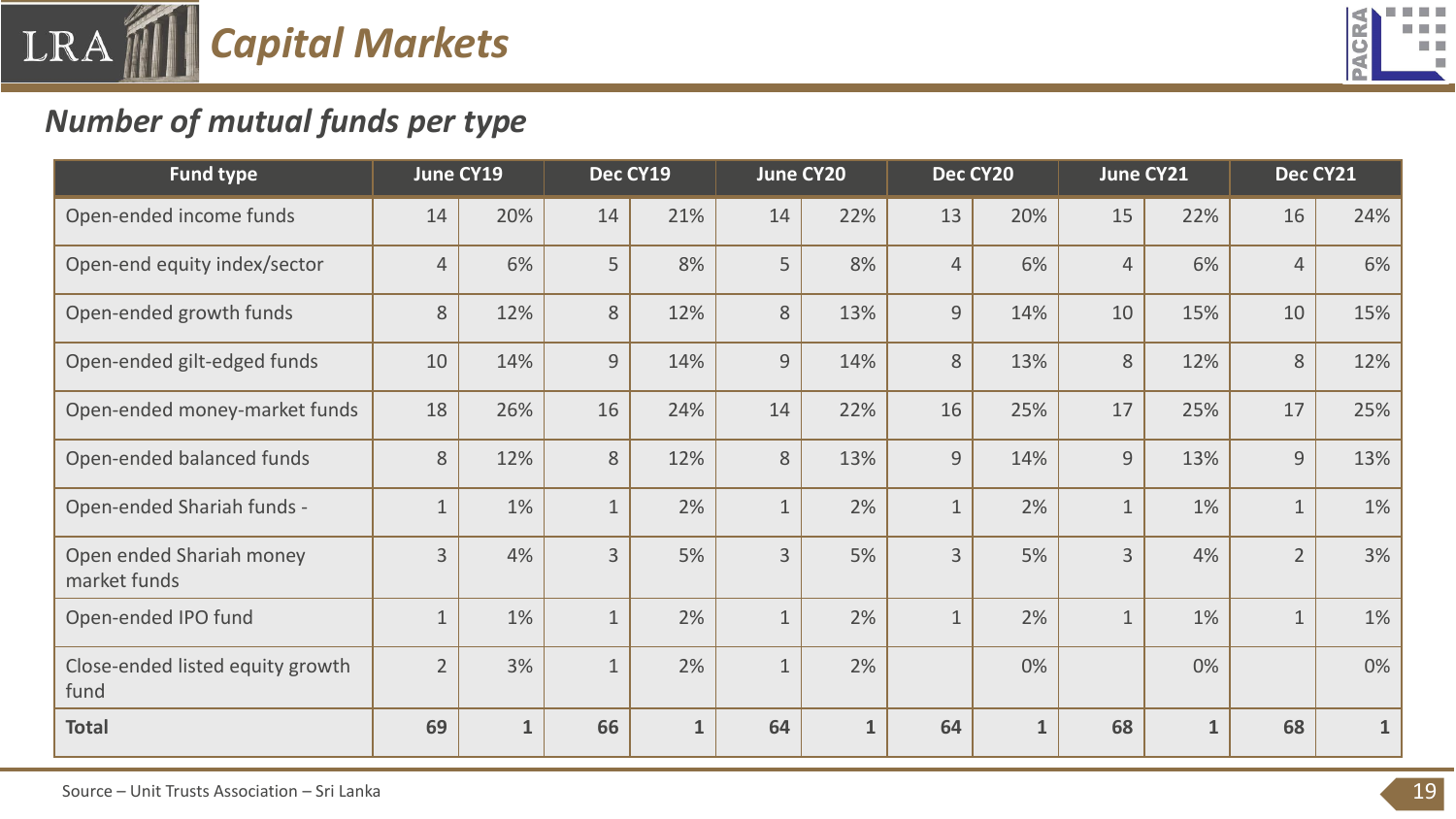

# *Market shares of Unit trust managing companies (UTMCs)*

|                                          |               | <b>June CY19</b> | Dec CY19      |                | <b>June CY20</b> |                | Dec CY20<br><b>June CY21</b> |                | Dec CY21      |                |               |                |
|------------------------------------------|---------------|------------------|---------------|----------------|------------------|----------------|------------------------------|----------------|---------------|----------------|---------------|----------------|
| <b>Unit Trust Managing Company</b>       | <b>Market</b> | No. of           | <b>Market</b> | No. of         | <b>Market</b>    | No. of         | <b>Market</b>                | No. of         | <b>Market</b> | No. of         | <b>Market</b> | No. of         |
|                                          | <b>Share</b>  | <b>Funds</b>     | <b>Share</b>  | <b>Funds</b>   | <b>Share</b>     | <b>Funds</b>   | <b>Share</b>                 | <b>Funds</b>   | <b>Share</b>  | <b>Funds</b>   | <b>Share</b>  | <b>Funds</b>   |
| Arpico Ataraxia Asset Management Pvt Ltd | 0.2%          |                  | 0.5%          |                | 0.5%             |                | 0.2%                         |                | 0.2%          |                | 0.2%          | $\overline{2}$ |
| Asia Securities Wealth Management (Pvt)  |               |                  |               |                |                  |                |                              |                | 0.7%          |                | 3.0%          | $\mathbf{1}$   |
| Ltd                                      |               |                  |               |                |                  |                |                              |                |               |                |               |                |
| Asset Trust Management (Pvt) Ltd         | 0.2%          | $\mathbf{1}$     | 0.3%          | $\mathbf{1}$   | 0.2%             | $\mathbf{1}$   | 0.2%                         | $\mathbf{1}$   | 0.5%          | $2^{\circ}$    | 0.4%          | $\overline{2}$ |
| Assetline Capital (Pvt) Ltd              | 4.1%          | $\overline{3}$   | 2.0%          | $\overline{2}$ | 2.9%             | $\overline{2}$ | 2.1%                         | $\overline{2}$ | 2.2%          | $\overline{2}$ | 2.2%          | $2^{\circ}$    |
| Candor Asset Management (Pvt) Ltd        | 1.0%          | 5                | 0.6%          | 5              | 0.9%             | 5 <sup>1</sup> |                              |                |               |                |               |                |
| Capital Alliance Investments Ltd         | 18.7%         | 11               | 20.4%         | 11             | 19.8%            | 11             | 20.0%                        | 11             | 25.0%         | 11             | 28.5%         | 11             |
| Ceybank Asset Management (Pvt) Ltd       | 7.1%          | $\overline{7}$   | 5.9%          |                | 4.5%             | 6              | 3.9%                         | 5              | 4.0%          | 5              | 5.1%          | 5              |
| Ceylon Asset Management Limited          | 4.0%          | $\overline{9}$   | 4.5%          | 8              | 3.6%             | 8              | 2.4%                         | 8              | 3.0%          | 8              | 3.9%          | 8              |
| Comtrust Asset Management (Pvt) Limited  | 1.7%          | $\overline{4}$   | 1.0%          | $\overline{4}$ | 1.1%             | $\overline{4}$ | 0.6%                         | $\overline{4}$ | 0.8%          | $\overline{4}$ | 1.3%          | 3              |
| First Capital Asset Management Limited   | 7.7%          | 5                | 7.4%          | 5              | 7.7%             | 5              | 9.7%                         | 5              | 10.1%         | 5 <sup>1</sup> | 11.0%         | 5              |
| <b>Guardian Acuity Asset Management</b>  | 7.3%          | $\overline{3}$   | 5.0%          | $\overline{3}$ | 3.2%             | $\overline{2}$ | 1.9%                         | $2^{\circ}$    | 1.5%          | $\overline{2}$ | 1.5%          | 3              |
| Limited                                  |               |                  |               |                |                  |                |                              |                |               |                |               |                |
| JB Financial (Pvt) Ltd                   | 12.1%         | $\overline{3}$   | 13.7%         | $\overline{3}$ | 10.9%            | 3              | 11.0%                        | $\overline{3}$ | 11.5%         | $\overline{3}$ | 8.1%          | $\overline{3}$ |
| National Asset Management Limited        | 7.9%          | 6                | 4.9%          | 5              | 4.2%             | 5              | 3.5%                         | 5              | 4.7%          |                | 1.9%          | 5              |
| NDB Wealth Management Ltd                | 28.2%         | 8                | 33.6%         | 8              | 40.0%            | 8              | 42.3%                        | 8              | 32.6%         | 8              | 28.5%         | $\,8\,$        |
| Premier Wealth Management Limited        | 0.2%          | $\overline{2}$   | 0.2%          | $\overline{2}$ | 0.4%             | $\overline{2}$ | 0.4%                         | $\overline{2}$ | 0.4%          | $\overline{2}$ | 0.3%          | $\overline{2}$ |
| Senfin Asset Management (Pvt) Ltd        |               |                  |               |                |                  |                | 1.1%                         | 4              | 1.9%          | 6              | 2.1%          | 6              |
| Softlogic Asset Management (Pvt) Ltd     |               |                  |               |                |                  |                | 0.5%                         | $\overline{2}$ | 1.2%          | $\overline{2}$ | 2.0%          | $2^{\circ}$    |
| Total                                    |               | 69               |               | 66             |                  | 64             |                              | 64             |               | 68             |               | 68             |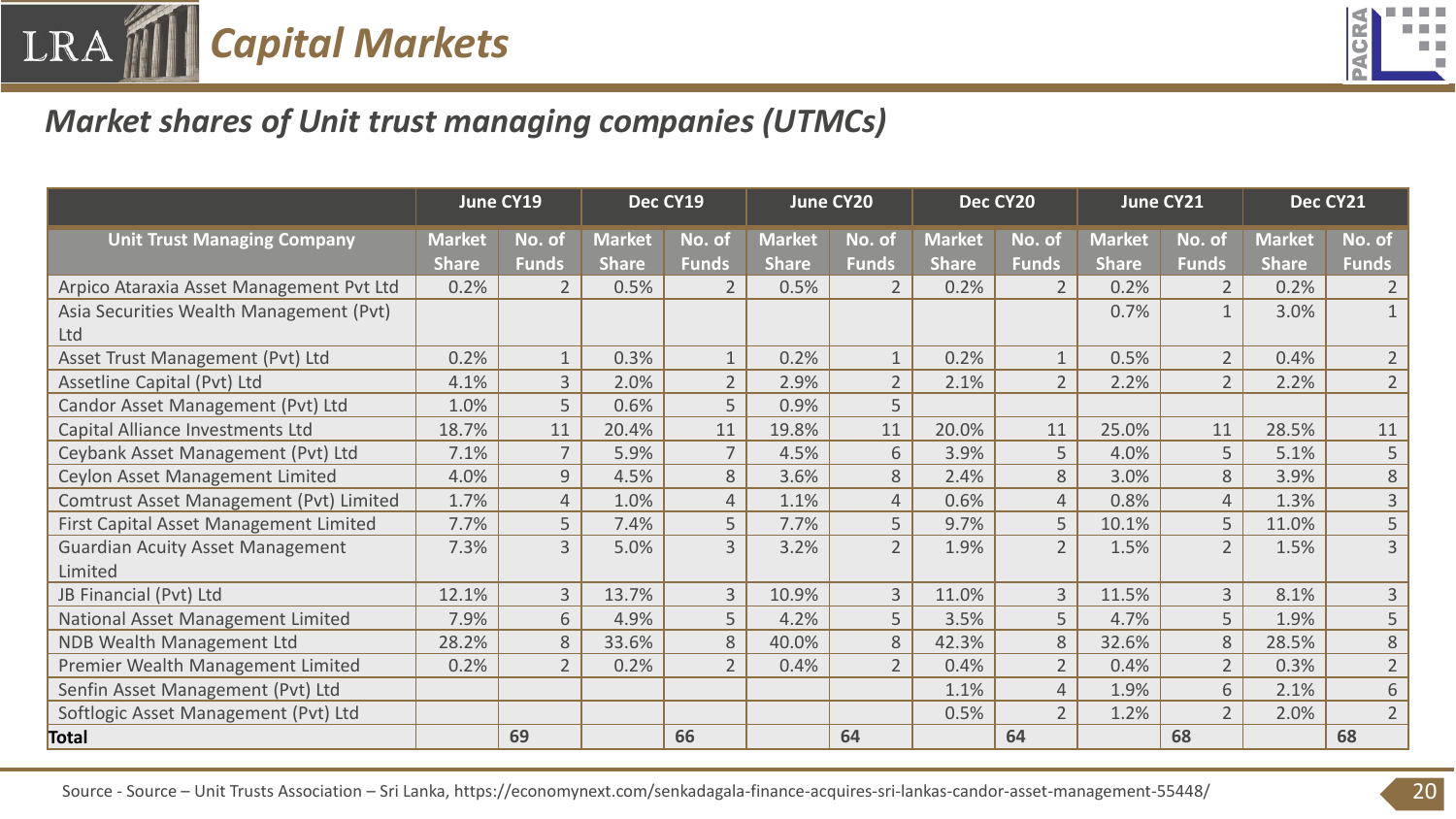



# *Net Asset Values (NAVs) based on type of fund*

| <b>Type of fund</b>                      | <b>Net Asset Value</b><br>(LKR mn) - Dec CY21 |       |
|------------------------------------------|-----------------------------------------------|-------|
| Open-ended income funds                  | 62,389.13                                     | 32%   |
| Open-end equity index/sector             | 521.63                                        | 0.3%  |
| Open-ended growth funds                  | 7,422.58                                      | 4%    |
| Open-ended gilt-edged funds              | 483.04                                        | 0.2%  |
| Open-ended money-market funds            | 109,037.45                                    | 56%   |
| Open-ended balanced funds                | 12,984.31                                     | 7%    |
| Open-ended Shariah funds -               | 78.50                                         | 0.04% |
| Open ended Shariah money market<br>funds | 846.98                                        | 0.4%  |
| Open-ended IPO fund                      | 56.86                                         | 0.03% |
| <b>Total</b>                             | 193,820                                       |       |

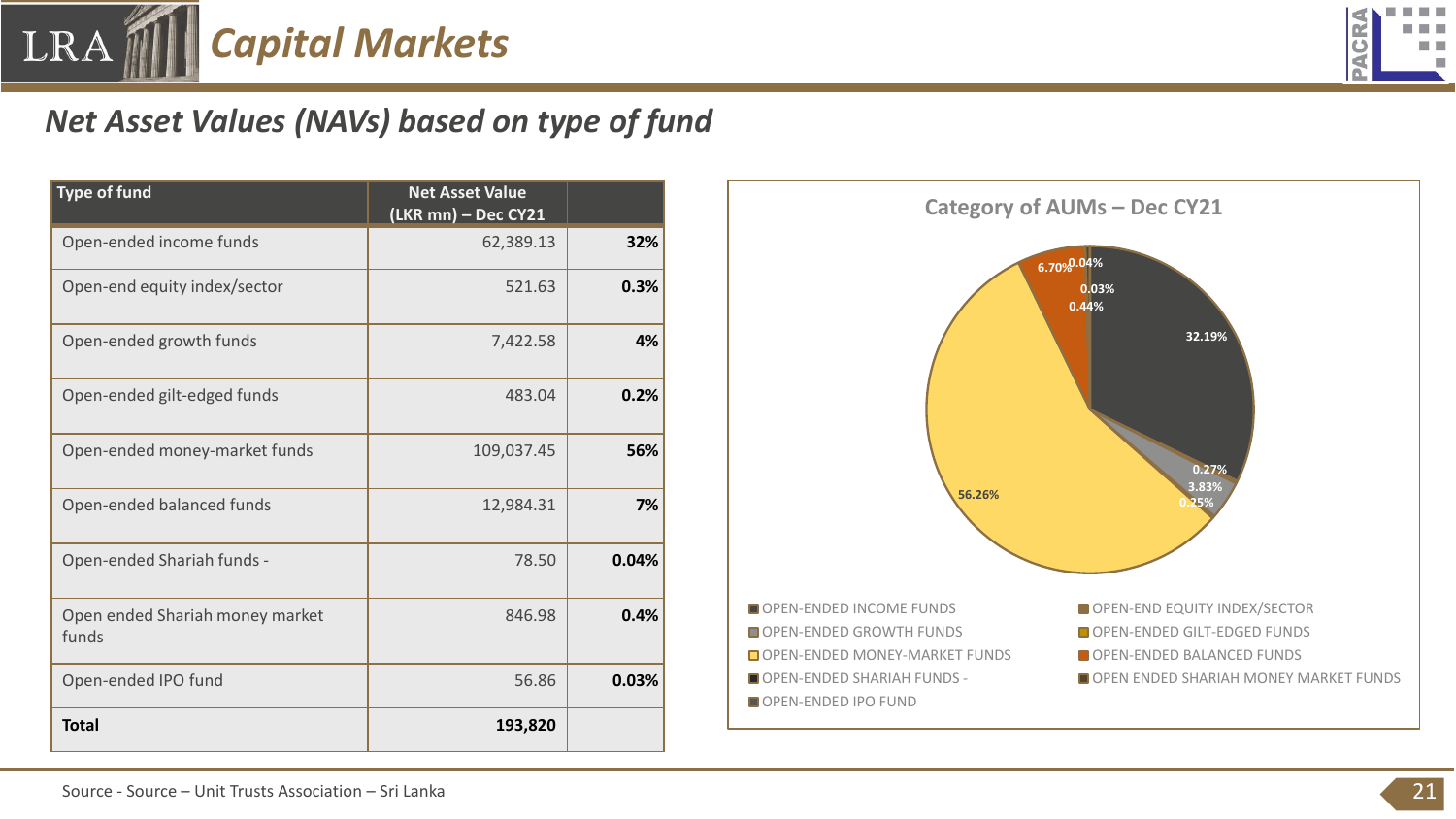



# *Net Asset Values (NAVs) based on type of fund*

- Total NAV of Unit trusts held is LKR 193.8bn
- This is a 158% growth from the NAV of LKR 75.2bn of June CY19, translating to a CAGR of 46%.
- There was however a decline in NAV by Dec CY21, after peaking at June CY21 with an NAV of LKR 222bn.
- The highest NAV was recorded in the open ended money market funds category (LKR 109bn) , which was 56% of the total portfolio in Dec CY21.
- Historically, open ended money market funds which include short term instruments like T-bills, commercial papers and cash and cash equivalents have had the highest NAV in Sri Lanka.
- Open ended income funds have the next highest NAV (LKR 62bn), which was 32% of the portfolio in Dec CY21.

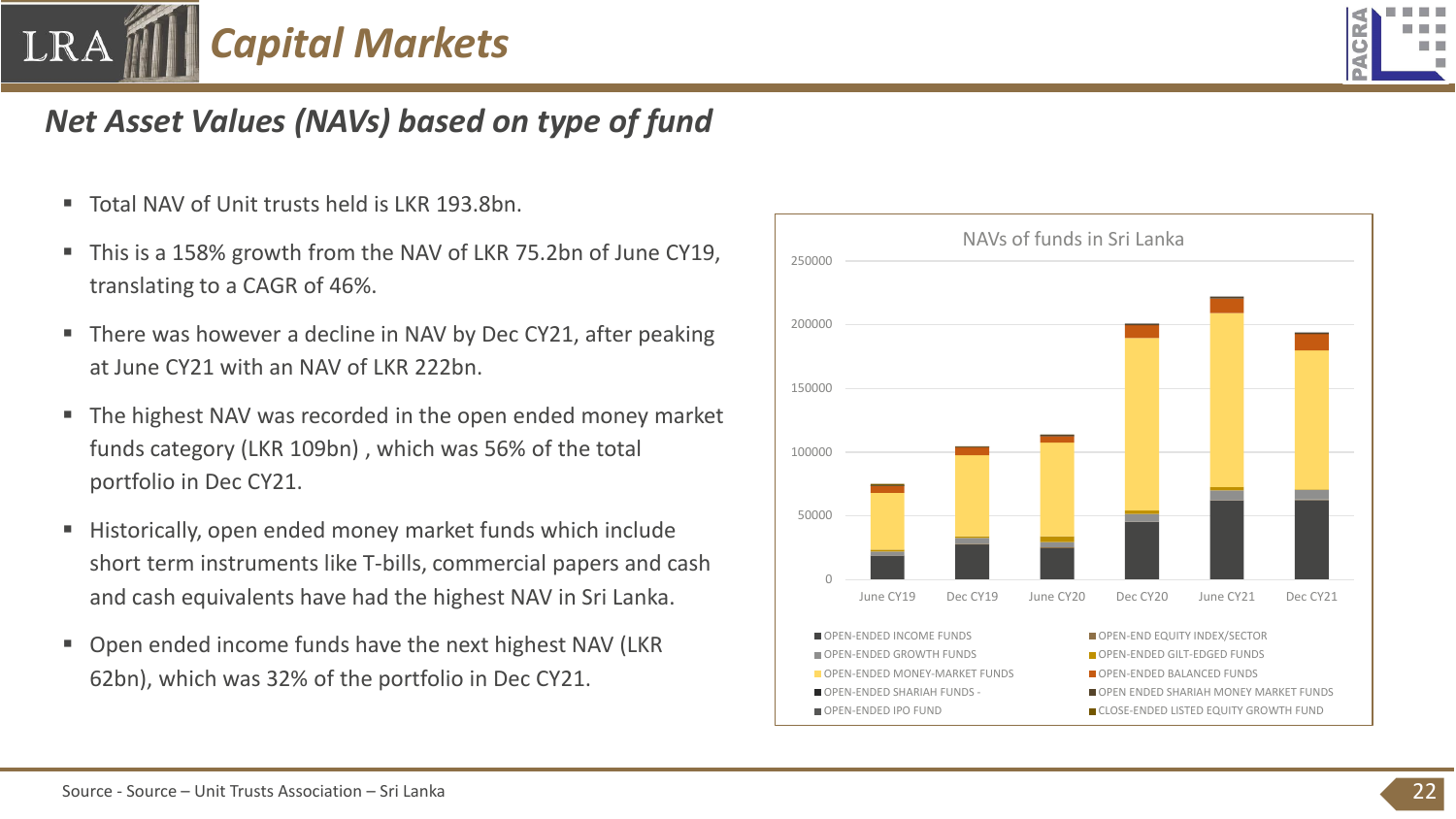

- Yields were highest for open ended equity index/sector funds in Dec CY21 to the performance of the equity market.
- Open-ended growth and balanced funds too yielded high returns in Dec CY21



|                                          | %     | <b>Dec</b><br><b>CY19</b> | June<br><b>CY20</b> | <b>Dec</b><br><b>CY20</b> | June<br><b>CY21</b> | <b>Dec</b><br><b>CY21</b> |
|------------------------------------------|-------|---------------------------|---------------------|---------------------------|---------------------|---------------------------|
| Open-ended income funds                  | 6.5%  | 14.6%                     | 9.8%                | 13.7%                     | 4.5%                | 6.8%                      |
| Open-end equity<br>index/sector          | 16.9% | 6.5%                      | 10.2%               | 16.4%                     | 18.2%               | 85.2%                     |
| Open-ended growth funds                  | 13.9% | 4.0%                      | 16.3%               | 15.5%                     | 9.7%                | 32.2%                     |
| Open-ended gilt-edged<br>funds           | 5.1%  | 9.2%                      | 5.6%                | 6.3%                      | 2.0%                | $-1.8%$                   |
| Open-ended money-<br>market funds        | 6.1%  | 12.1%                     | 1.2%                | 9.9%                      | 3.1%                | 6.5%                      |
| Open-ended balanced<br>funds             | 9.6%  | 6.7%                      | 13.8%               | 11.9%                     | 6.7%                | 27.5%                     |
| Open-ended Shariah<br>funds -            | 0.3%  | 4.6%                      | 8.5%                | 14.7%                     | 5.2%                | 16.8%                     |
| Open ended Shariah<br>money market funds | 5.0%  | 9.8%                      | 4.9%                | 9.0%                      | 2.5%                | 5.2%                      |
| Open-ended IPO fund                      | 6.8%  | 23.9%                     | 12.1%               | 27.8%                     | 1.9%                | 20.4%                     |
| Close-ended listed equity<br>growth fund | 10.6% | 4.5%                      | 18.1%               |                           |                     |                           |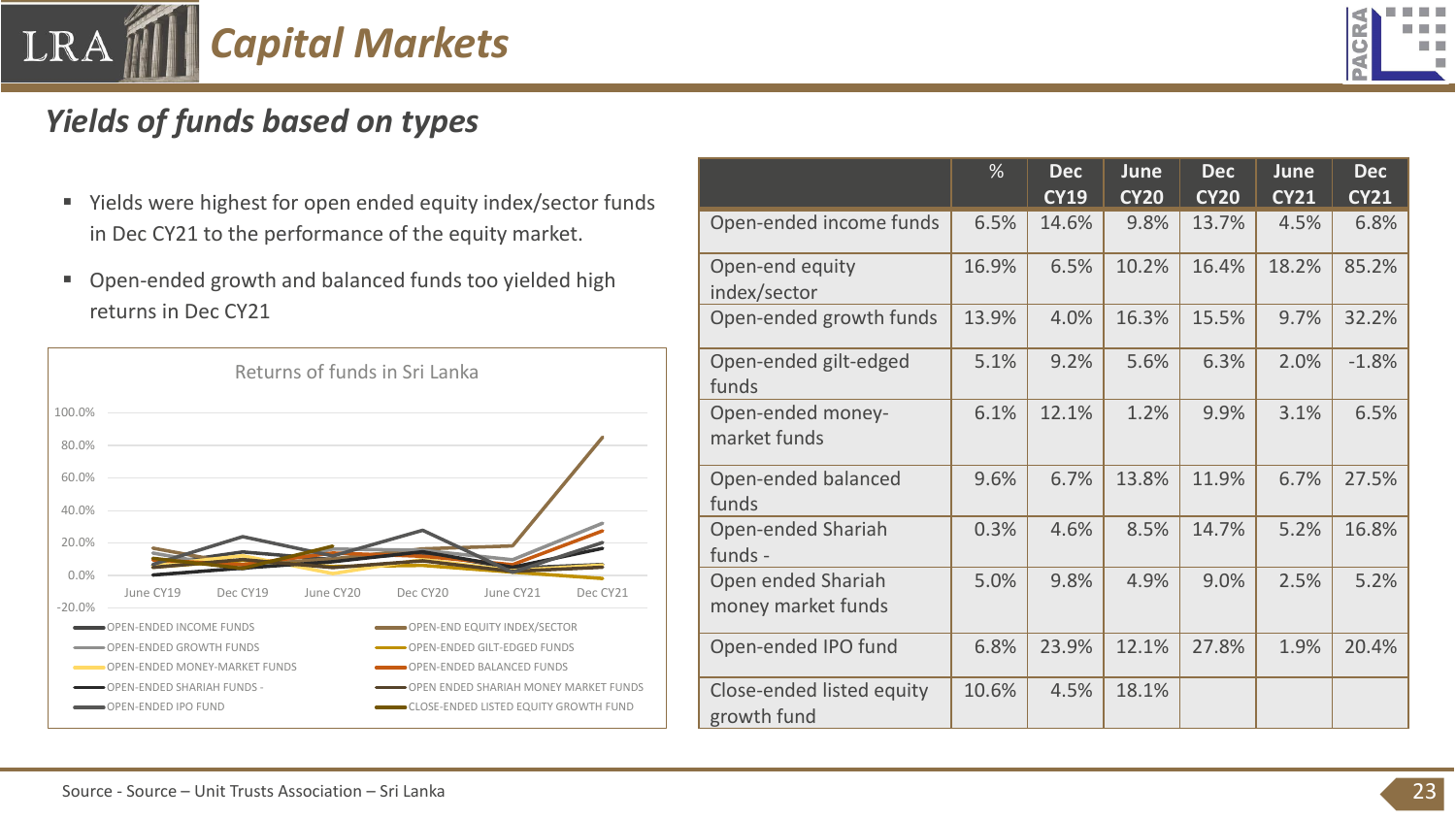

# *Regulatory framework*

- Unit trust managing companies (UTMCs) are regulated by the Securities and Exchange Commission (SEC) of Sri Lanka under the Unit Trust Code (THE SECURITIES AND EXCHANGE COMMISSION OF SRI LANKA ACT, No. 36 OF 1987). License to operate as UTMCs is granted by the SEC. There are 16 UTMCs currently registered in Sri Lanka.
- All Unit Trust funds in Sri Lanka too have to be licensed by the SEC.
- The SEC conducts off site supervision of UTMCs to assess the adequacy of their financial strength, compliance with internal controls and procedures Rules and Regulatory requirements. UTMCs are required to submit monthly returns and unaudited financial statements to the SEC.
- Minimum net capital requirement for UTMCs to operate is LKR 25mn.
- The Unit Trust Association of Sri Lanka is an industry association formed by the 16 UTMCs to interact and to represent to the Securities & Exchange Commission of Sri Lanka, The Government and the Central Bank of Sri Lanka on all matters relating to the Unit Trust Industry and to disseminate information on Unit Trust Industry.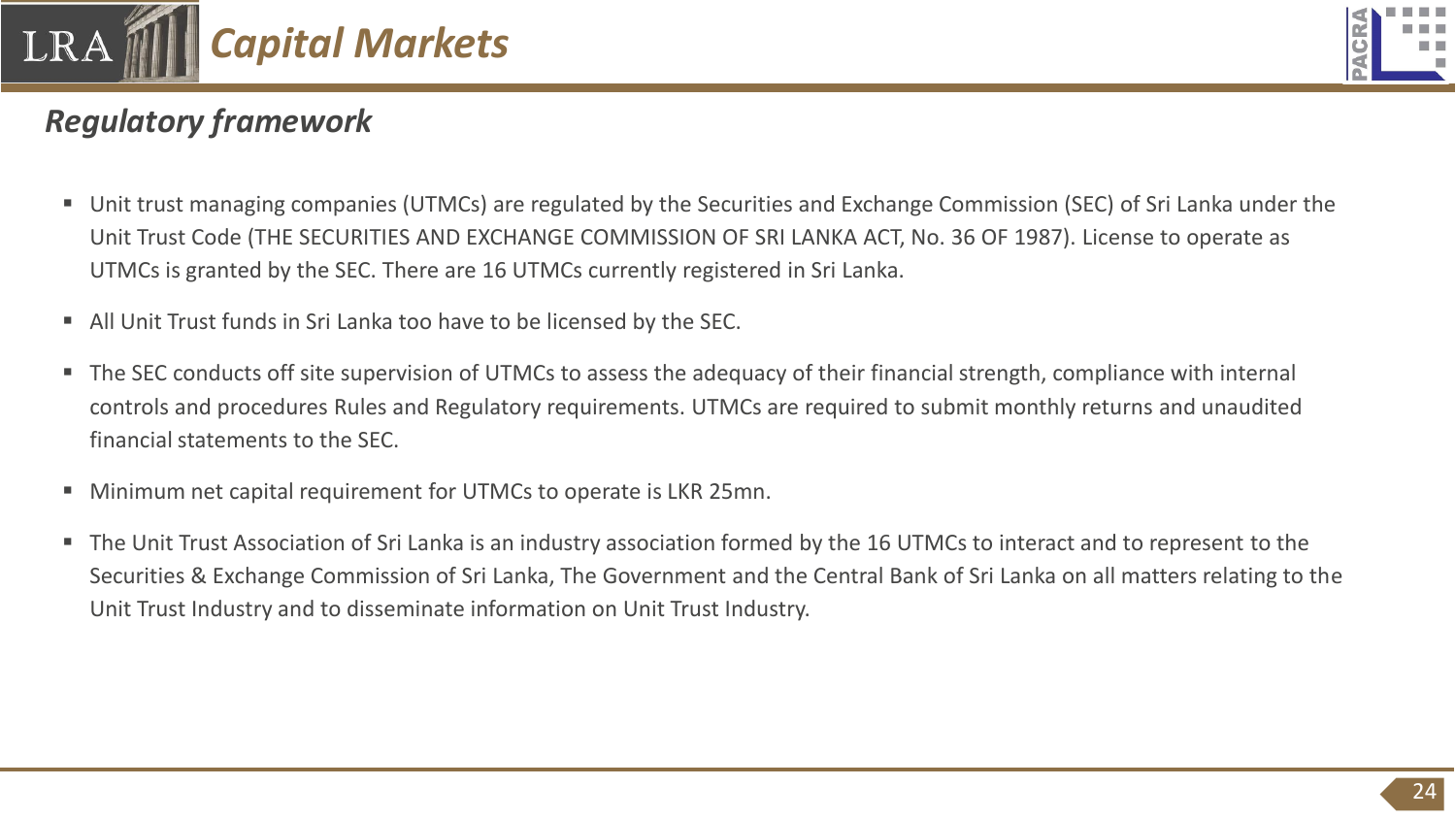LRA



*Capital Markets*

- 13 primary dealers are currently registered with the CBSL, however 3 of them have been suspended form carrying on the business and activities of a Primary Dealer due to various issues.
- Out of the primary dealers under operation 4 are stand-alone primary dealers while 6 operate as a separate unit of licensed commercial banks.
- Activities of the primary dealers are regulated by the CBSL and returns have to send to the CBSL periodically.
- At the end of CY20, the total assets of only the standalone primary dealers were LKR87.2bn A growth of 12.5% since CY19.
- Government securities amount to LKR 80.1bn, of which the trading portfolio was LKR 62.6bn (78.3%), the held to maturity portfolio was LKR 14.7bn (18.5%) and the available for sale portfolio was LKR 2.8bn (3.2%).
- Profit after tax of standalone Primary dealers increased to LKR 4.9bn in CY20, a growth of 22.4% from CY19.
- ROA and ROE too improved in the year CY20.
- RWCAR is well above the statutory minimum of 10%.





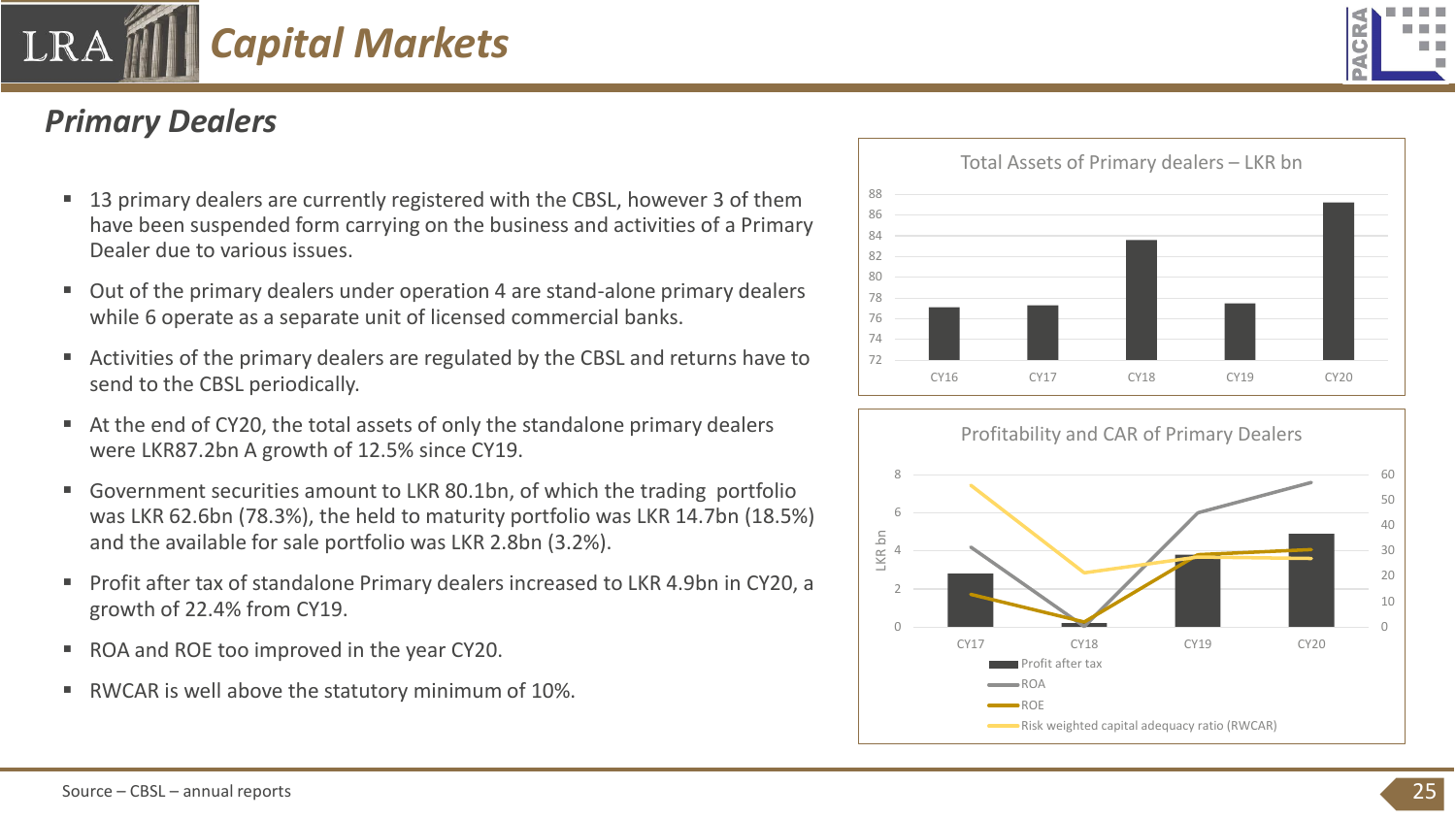

### *Primary Dealers*

- **The participation in primary auctions in respect of Treasury bills and Treasury bonds by PDs has shown a mixed performance during in The Streams and Treasury bonds by PDs has shown a mixed performance during** CY20.
- Of the total bids accepted at 53 T-bills auctions conducted in 2020, the effective participation of LCBs appointed as PDs, PD Companies and Employees' Provident Fund (EPF) accounted to 58.4%, 41.3% and 0.3% respectively.
- At 15 T-bond auctions conducted during CY20, effective participation of LCBs appointed as PDs, PD companies and EPF accounted to 31.5%, 35.3% and 33.2% respectively.
- Secondary market transactions in government securities (in terms of value) by PD companies decreased by 6.6% to LKR 7,576.5bn in CY20, out of which repo transactions accounted to 72.4%. During CY20, outright purchases and outright sales by PD Companies increased by 12.5 per cent and 35.8 per cent respectively, compared to CY19.